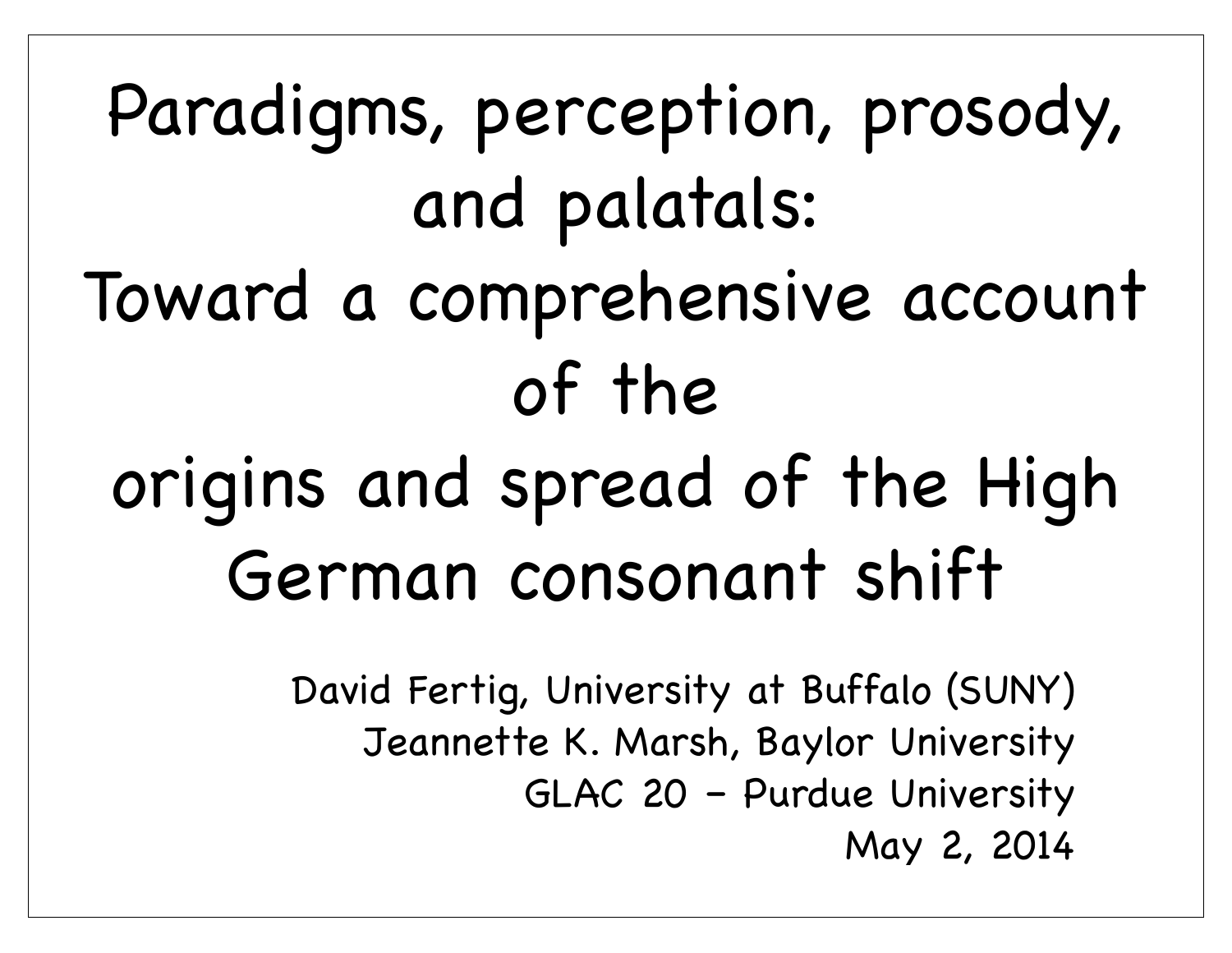#### Recent work has established...

that the High German Consonant Shift (HGCS) was carried through first in intervocalic singletons after short stressed vowels:

 $\circ$  p, t, k > pf, ts, kx /  $\check{V}$  /

This state of the shift – with extension to wordfinal position after short vowels – is preserved in the modern dialect of **Wermelskirchen**.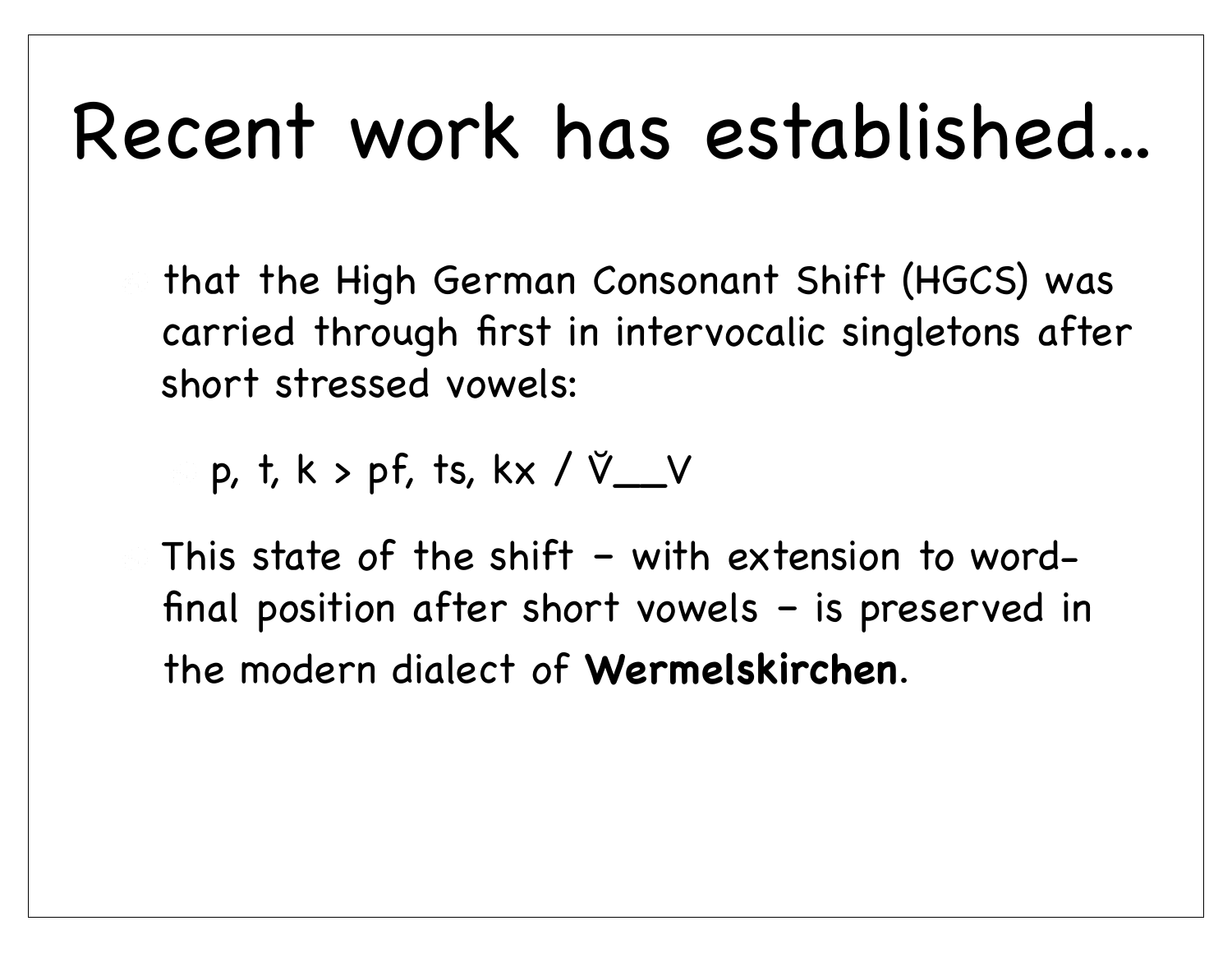# By OHG times ...

the HGCS had been extended:

- for (nearly) **all** dialects and places of articulation to:
	- word-final position (as in Wermelskirchen)
	- position after long vowels (intervocalic and word-final)
- for **some** dialects and places of articulation to:
	- post-consonantal position
	- geminates
	- word-initial position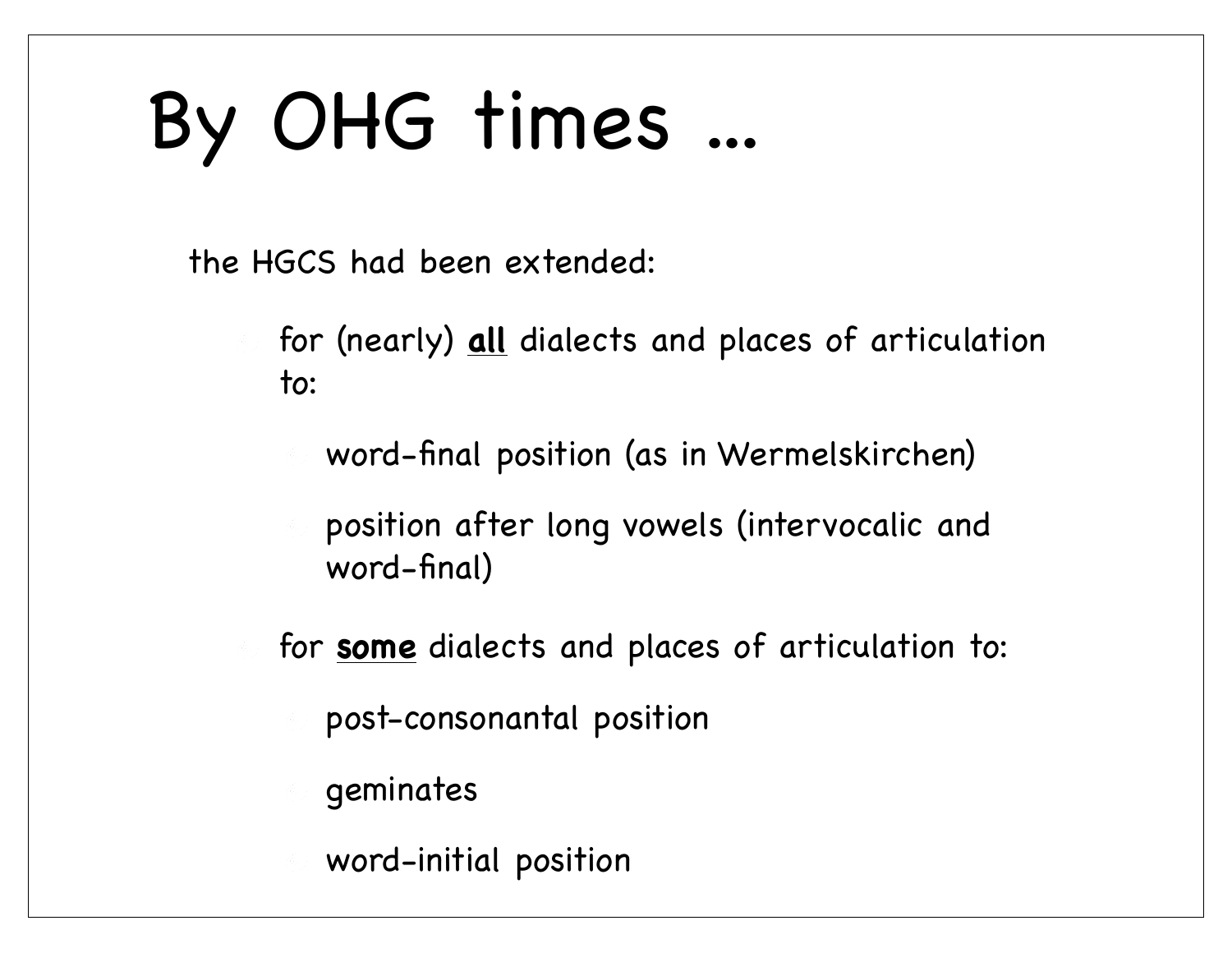# Origins of HGCS

We agree with Iverson and Salmons (2006) and others on the following key points:

- The well-known Germanic preference for bimoraic stressed syllables (Prokosch's Law) was a key motivation for the original shift to affricates in the V̆\_\_V environment.
- The place bias  $(t > p > k)$  seen in other environments in OHG and modern dialects was operative from the very beginnings of the shift.
- Front especially high front vowels often trigger affrication, and the shift may thus have begun in the environment: V̆\_\_V[+front].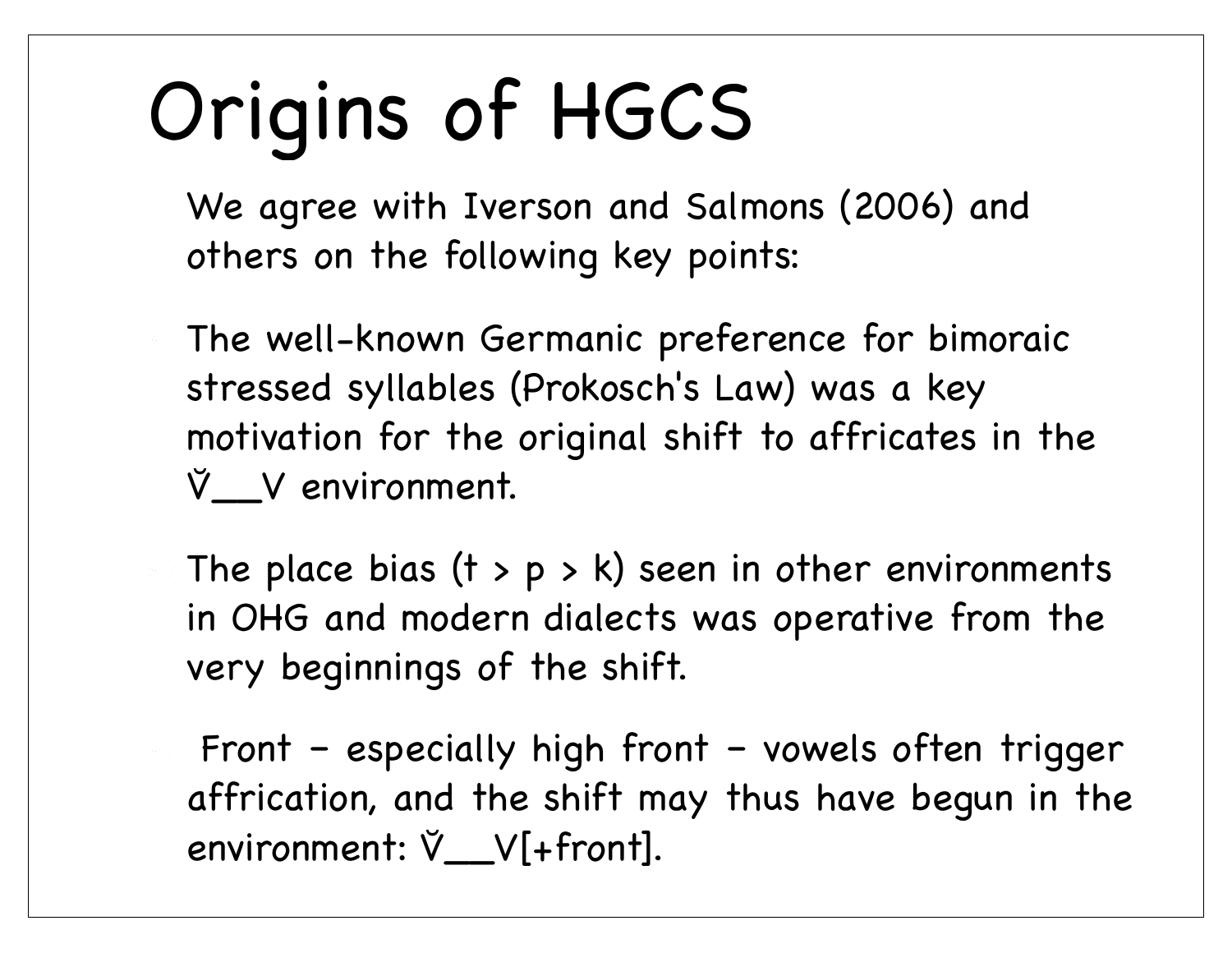### Extension of the HGCS

This talk focuses on the **extension** of the HGCS beyond its  $V_{\text{av}}$  v origins to the various environments in which it is found in OHG and most modern High German dialects.

Our larger project addresses both the **how** and the **why** of this far-reaching extension.

Today's talk focuses on the **why**.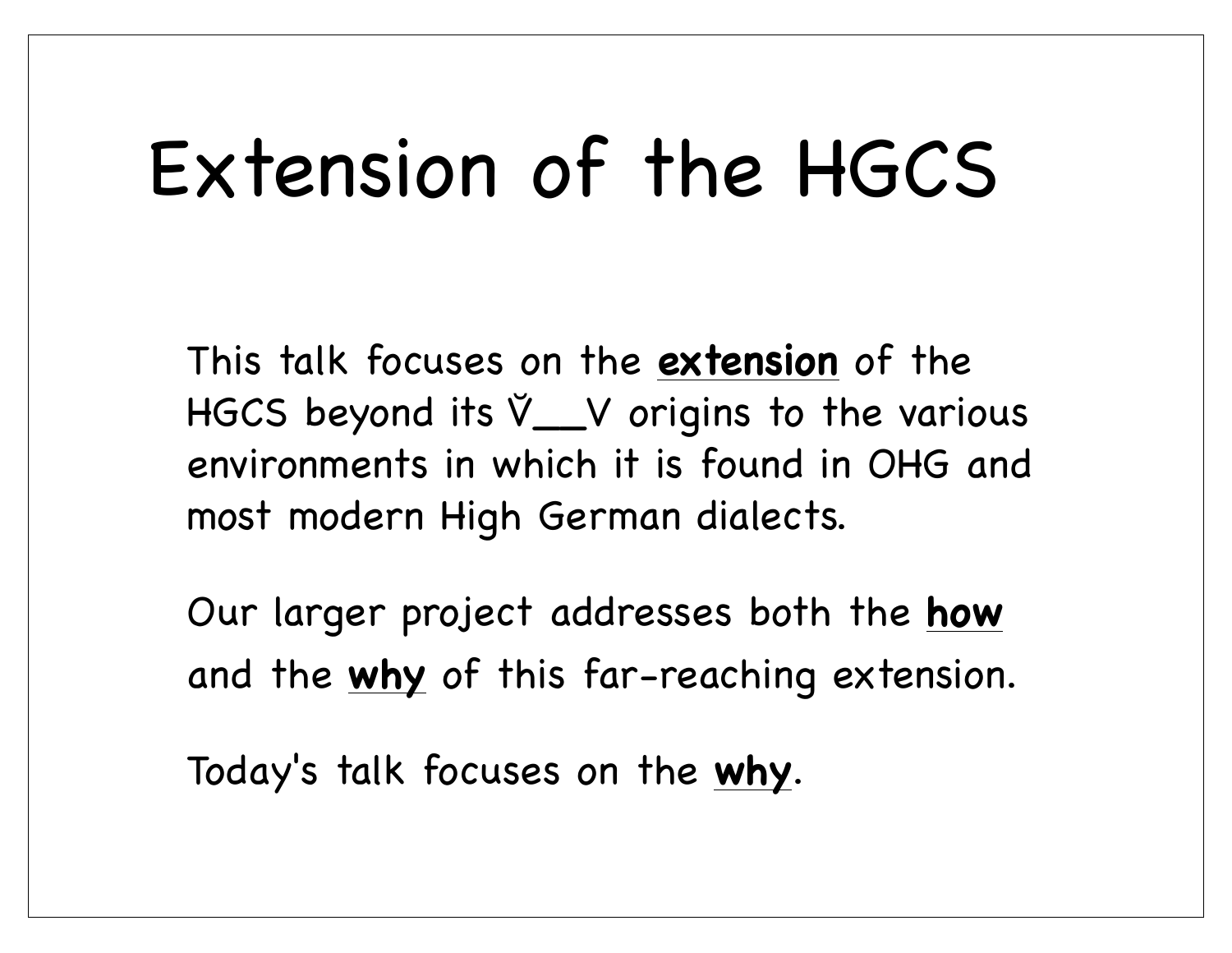**Why** does the HGCS spread beyond the V̆\_\_V environment where it was prosodically motivated, eliminating all alternations and greatly simplifying the pattern of distribution?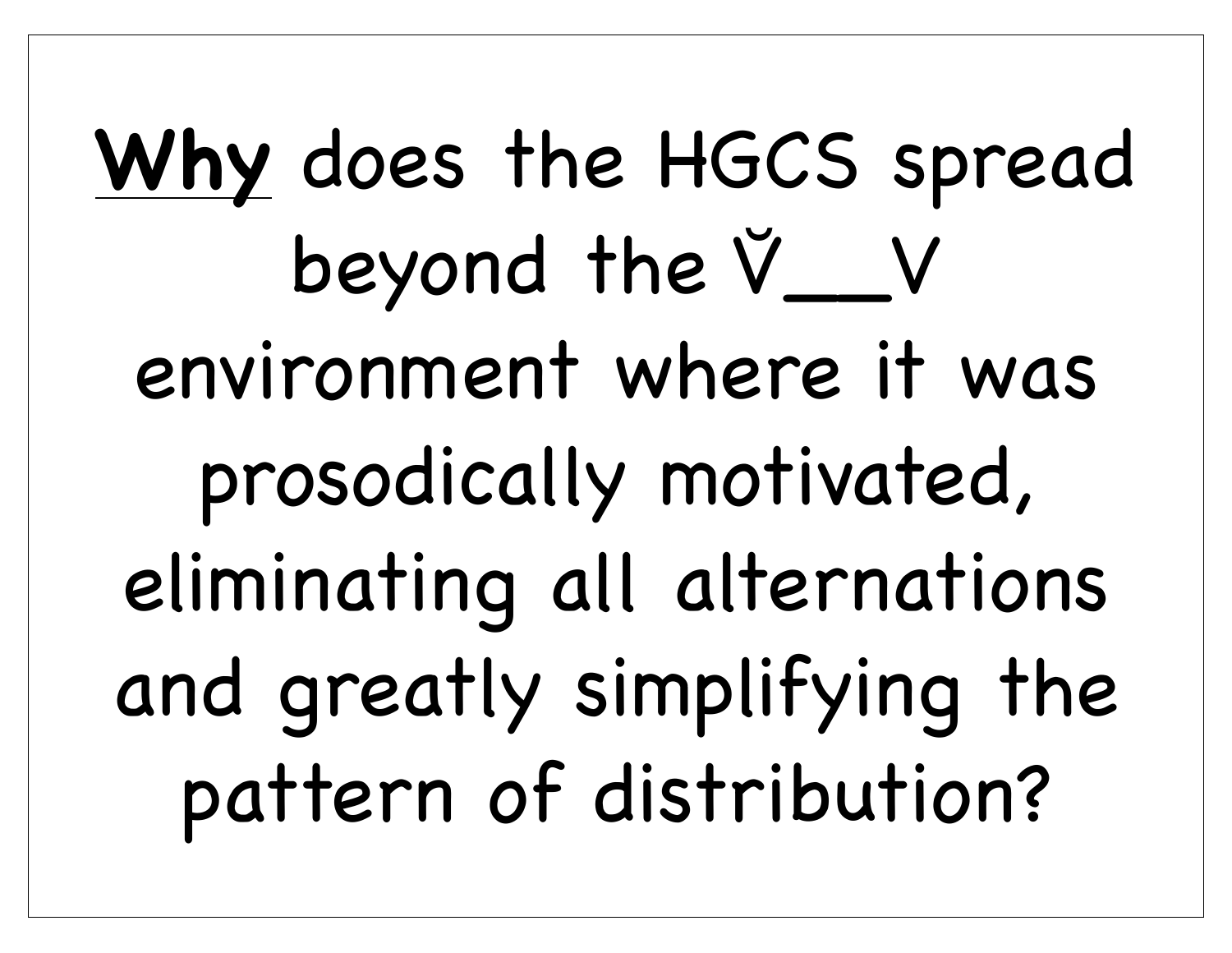#### A "drive to reduce allomorphy"?

"The drive to reduce intraparadigmatic variation, or allomorphy, is among the strongest forces in language change (cf., e.g., Kiparsky 1971), and is seen here as the progenitor of the extension of the High German shift from a strictly prosodically determined core change to one triggered [...] by paradigmatic or morphophonemic factors as well" (Davis, Iverson, and Salmons 1999:197).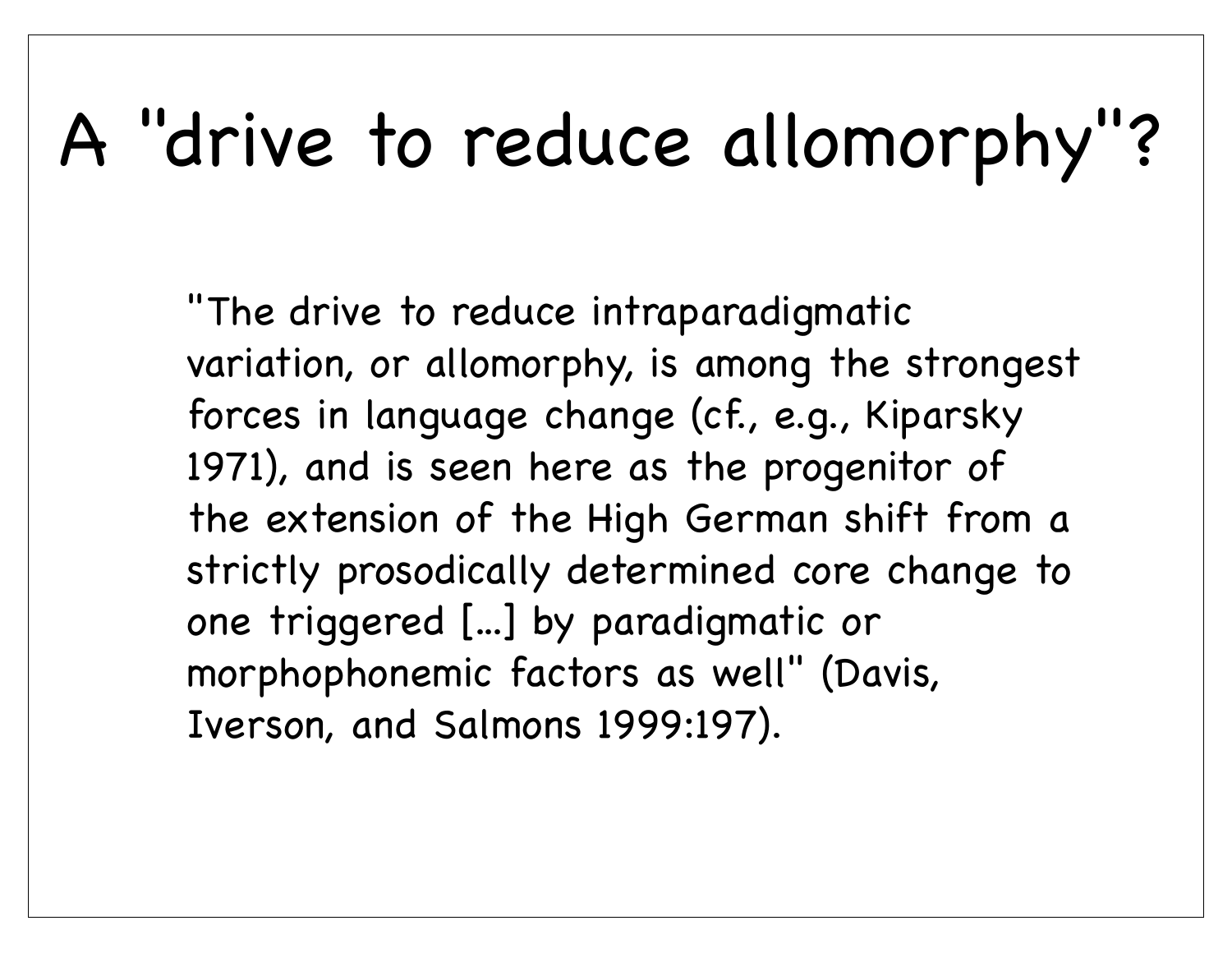But this notion of a supposedly universal "drive to reduce [...] allomorphy" has not held up well to recent scrutiny (Bybee and Newman 1995, Albright 2005, Hill 2007, Garrett 2008, etc.), and Iverson and Salmons endorse a very different view in more recent work (2004):

"**widespread analogy takes place only when learners are unable any longer to make viable phonological generalizations**" (78).

**"analogy only becomes active on a large scale under acquisitional crisis conditions"** (106).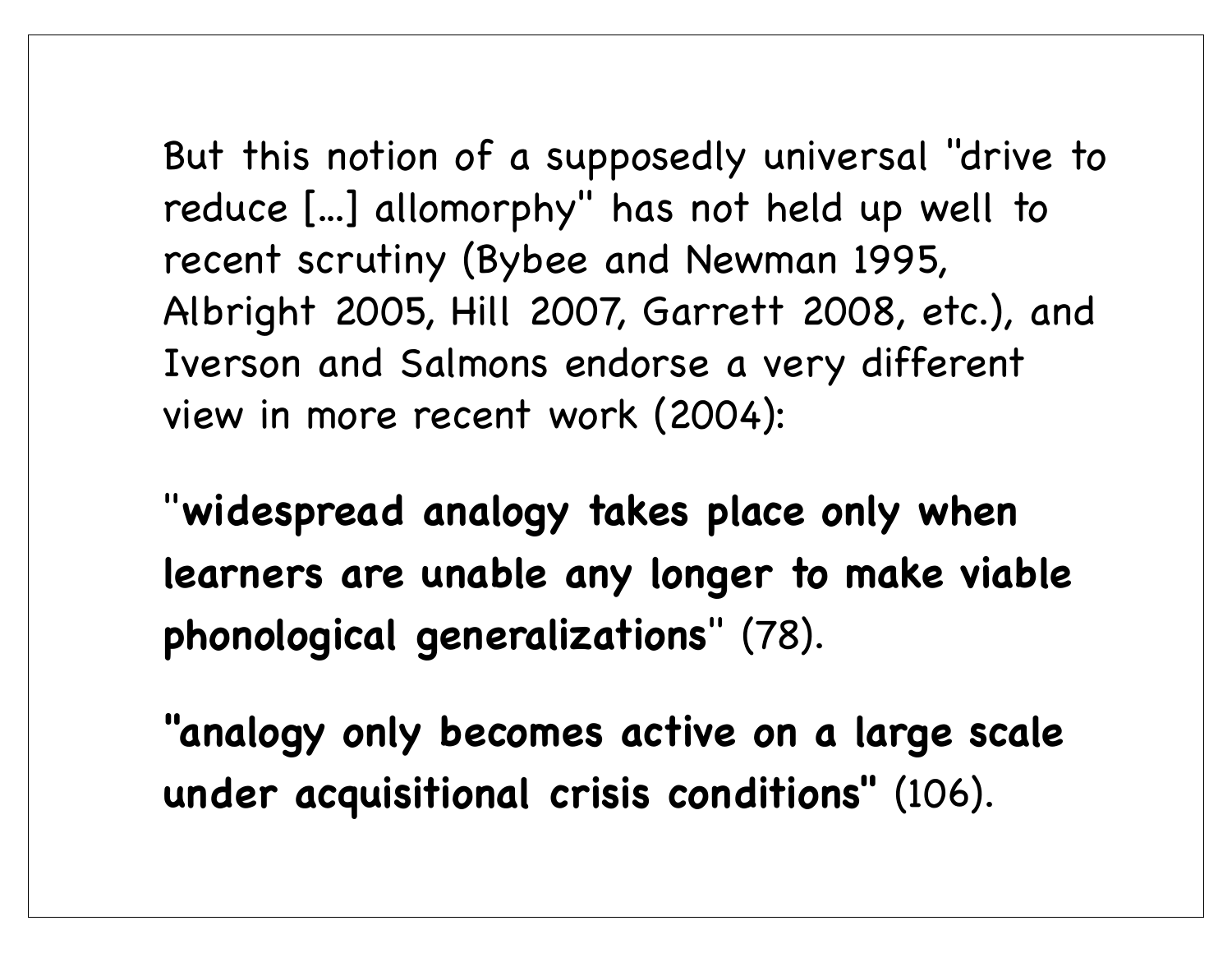#### Compare Dresher 2000:

 "levelling of vowel quantity [...] in Middle English nominal paradigms [...] occurred in response to a situation that was phonologically and morphologically incoherent. [...] if the preceding account is correct, wholesale levelling occurs only as a response to a crisis" (60).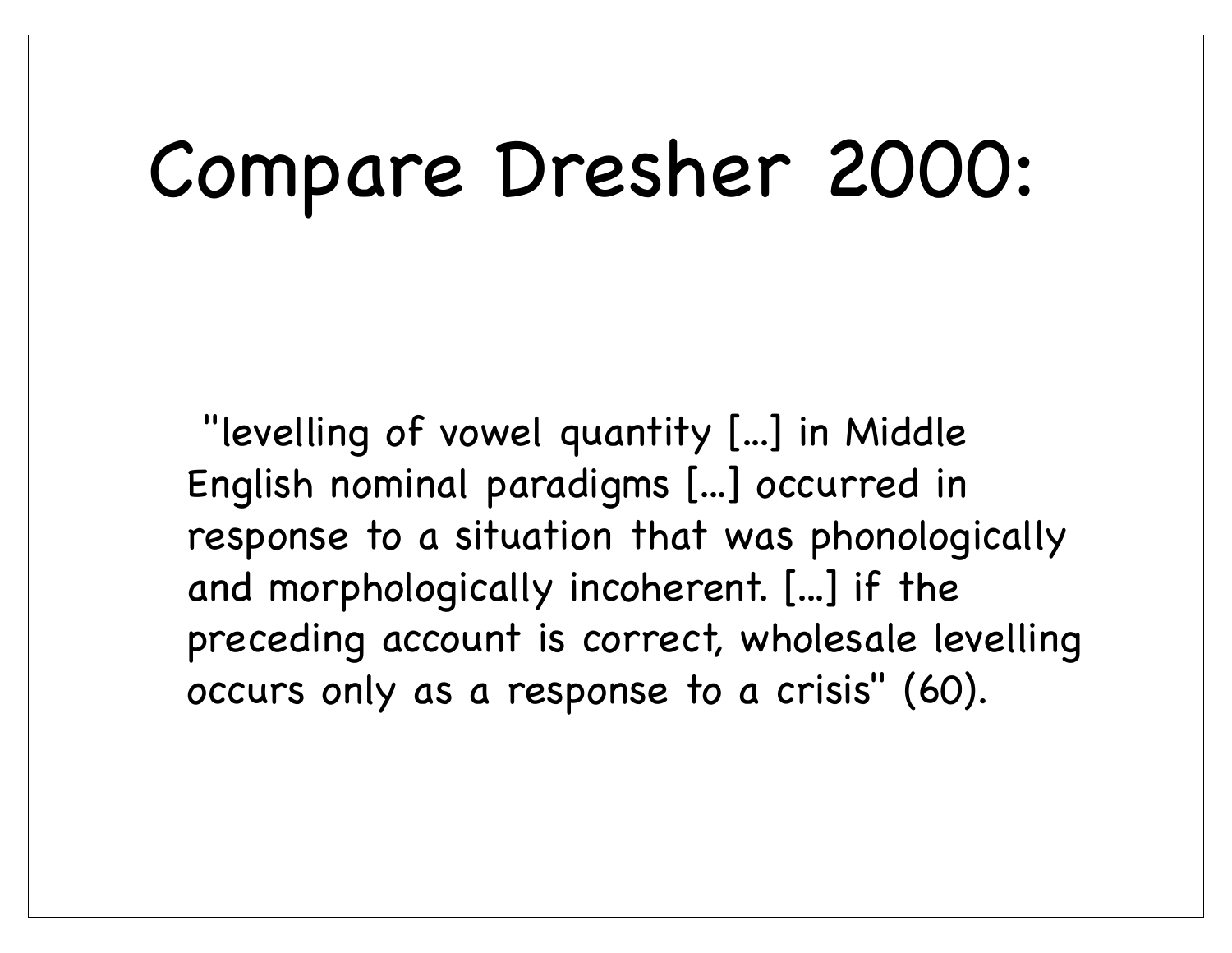#### But...

this is not quite right either, consider:

Canadian raising (Joos 1942)

"allophonic" leveling of split-*æ* alternation: *pad*–*padding* (Trager 1940)

- *n-ng* distribution in present-day English (Garrett and Blevins 2008)
- Other examples in Steriade (2000)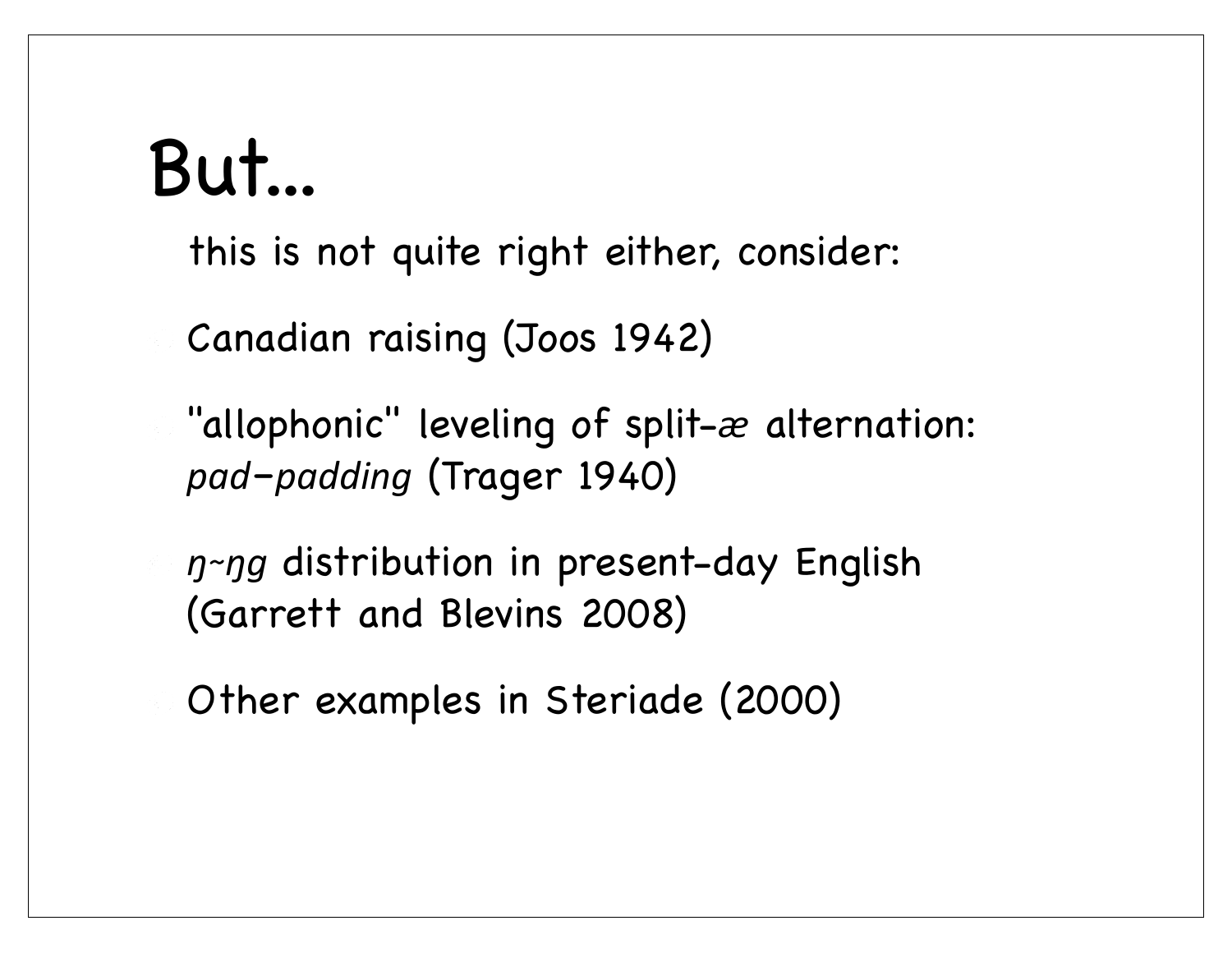## Apparently...

paradigm leveling can sometimes be the first step in the breakdown of a previously exceptionless pattern of phonological distribution/alternation.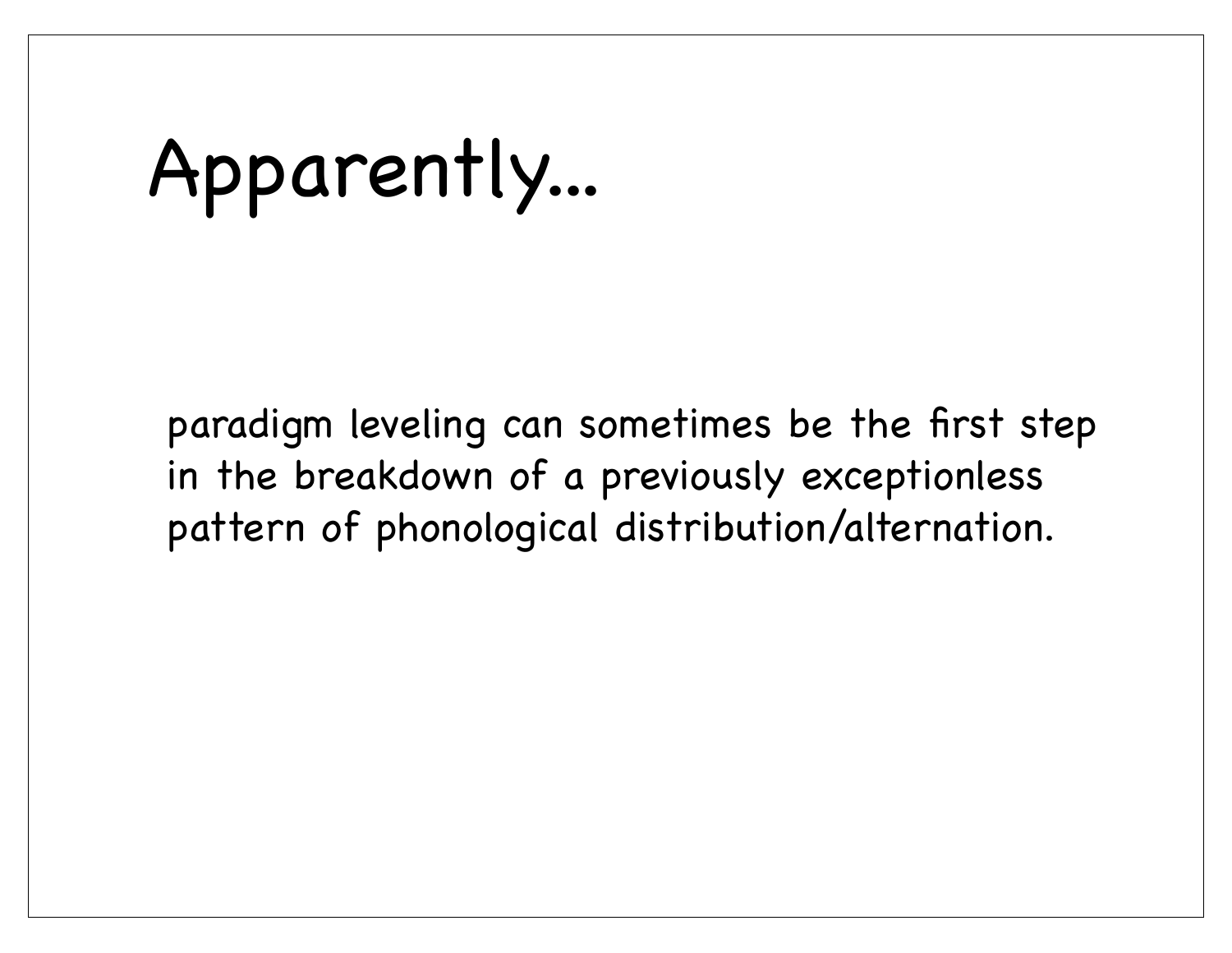# Leveling as a **synchronic** phenomenon

"paradigm levelling [...] represents the systematic generalization of one allomorph to positions where it is phonologically unjustified or unexpected, as a means of satisfying a P[aradigm] U[niformity] condition" (Steriade 2000).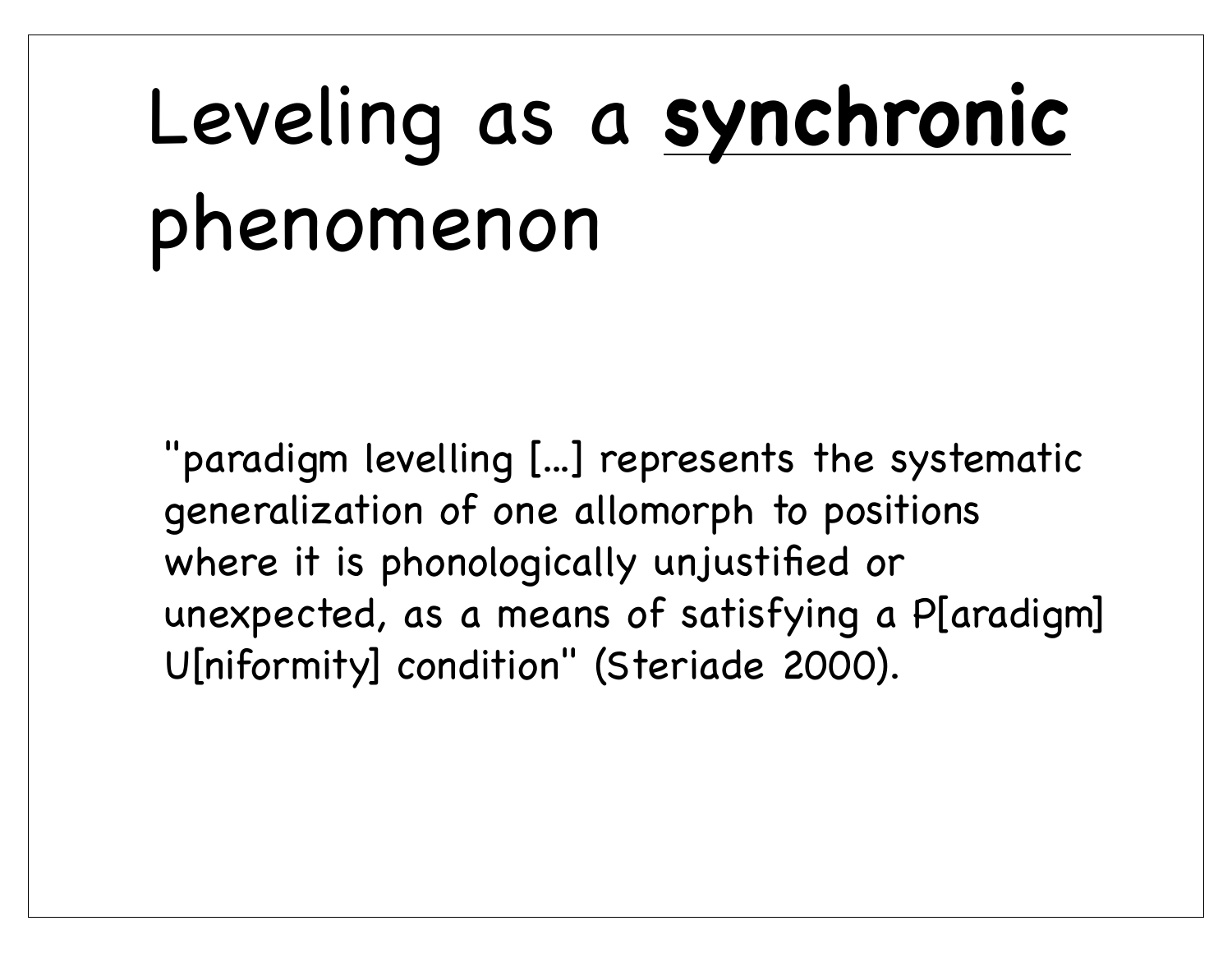# Our position

Morphological regularity can indeed sometimes trump phonological regularity (Kiparsky 2000)

BUT: morphological regularity cannot be reduced to "Paradigm Uniformity"; rather it is a matter of "system congruity" (Wurzel 1984).

System-congruous alternations are unlikely to be leveled (especially if they are also phonologically regular)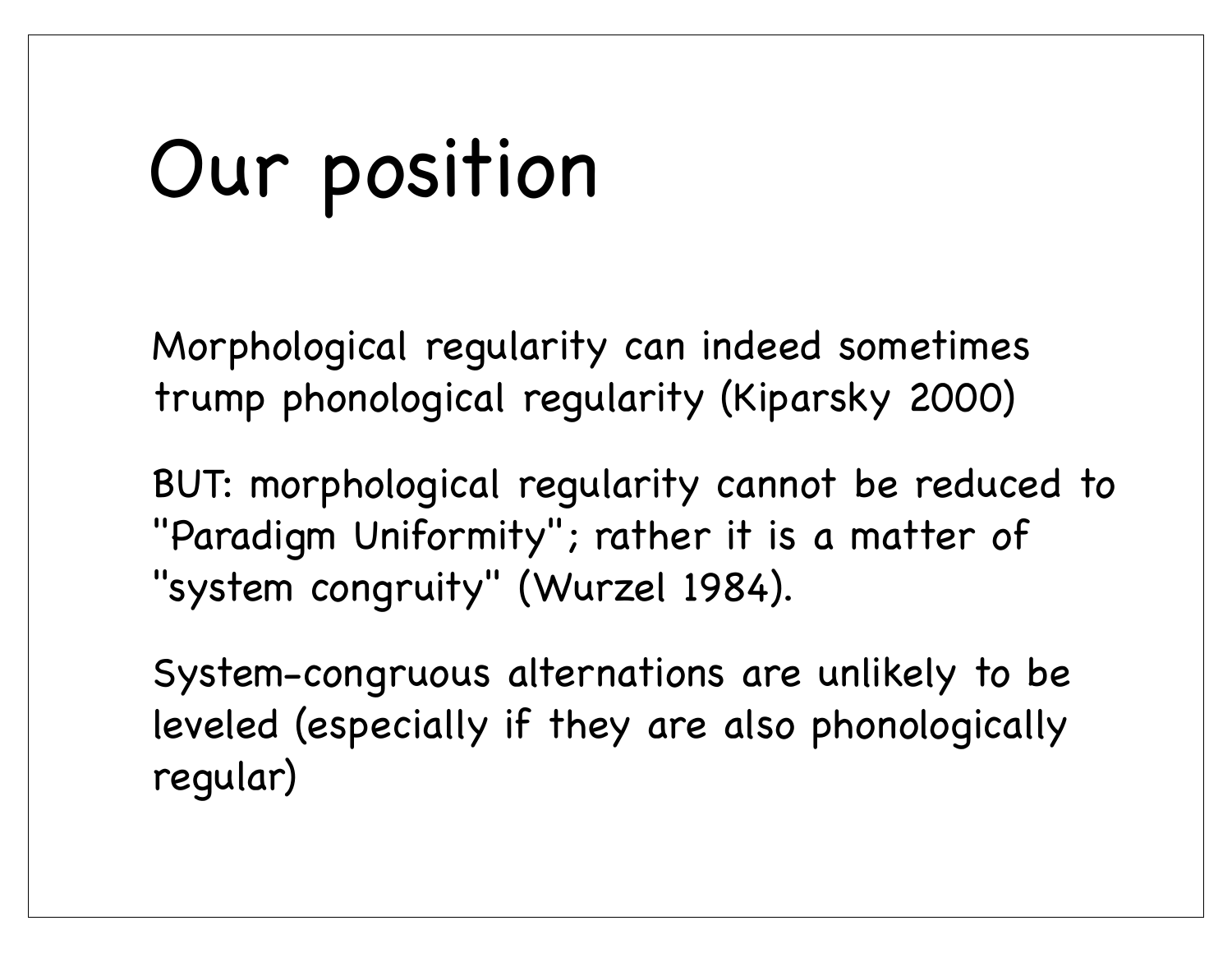# HGCS alternations in strong verb paradigms

The alternations between shifted (after short vowels) and unshifted (after long vowels) *p*, *t*, *k* in strong verbs of classes I and II would have had an **exact parallel** in pre-OHG in the much older Verner's Law alternations: *h*~*g*, *s*~*r*, *d*~*t*, which were still largely intact in these strong verb classes in OHG.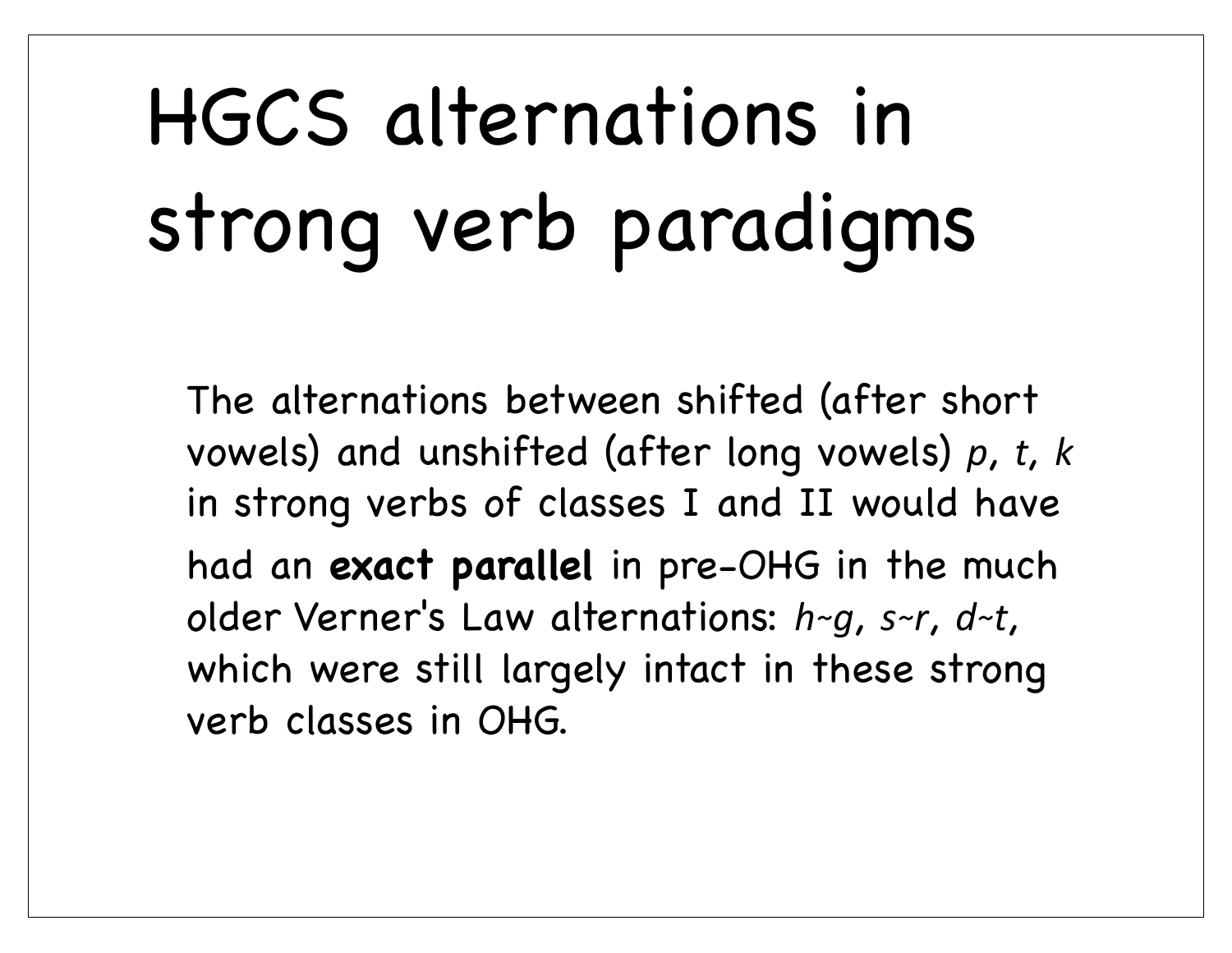#### Real and hypothetical stem-final consonant alternations in OHG class-I strong verbs:

| rīsan 'fall'<br>*smītan 'smear' | Verner's<br>Law<br>alternation | Hypothetical<br><b>HGCS</b><br>alternation |
|---------------------------------|--------------------------------|--------------------------------------------|
| Inf.                            | rīsan                          | +smītan                                    |
| 3 sg. pres. indic.              | rīsit                          | +smītit                                    |
| 1/3 sg. pret. indic.            | reis                           | +smeit                                     |
| 2 sg. pret. indic.              | riri                           | <sup>+</sup> smizi                         |
| 1/3 pl. pret. indic.            | rirum                          | +smizum                                    |
| 1/3 sg. pret. subj.             | riri                           | <sup>+</sup> smizi                         |
| pret. partic.                   | qiriran                        | qismizan                                   |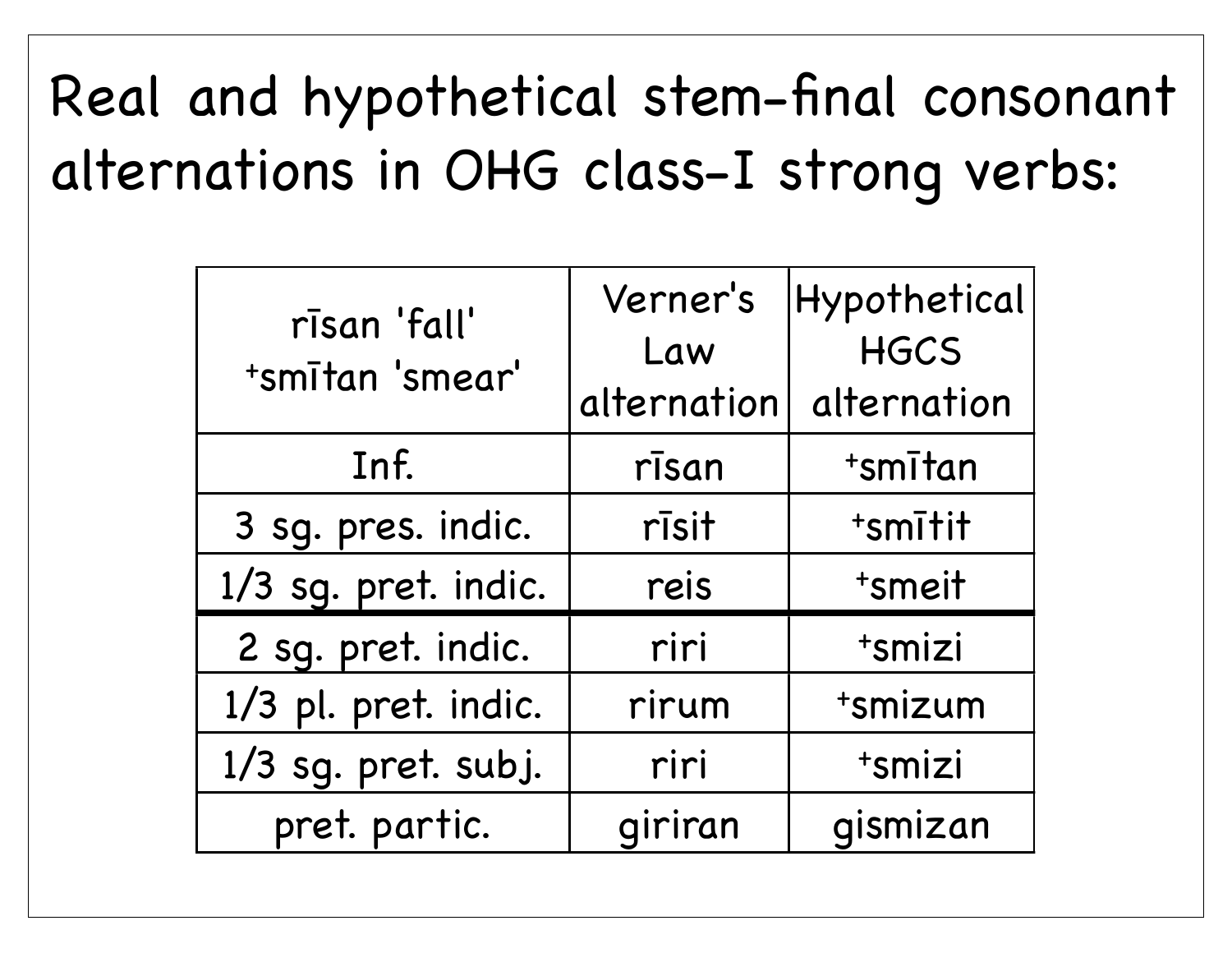#### Retention of stem-final consonant alternations in OHG Cl. I & II strong verbs

| ~92 Cl. I & II<br><u>verbs in OHG</u> | <b>VL</b> | <b>HGCS</b> |
|---------------------------------------|-----------|-------------|
| Verbs subject<br>to alternation       | 25        | 35          |
| No evidence                           | 3         | <b>O?</b>   |
| Alternation<br>fully intact           | 18        |             |
| Variable<br>leveling                  | 3         |             |
| Complete<br>leveling                  |           | 35          |

VL alternation completely leveled **only** in *fliohan*, where leveling is attributed to avoidance of homophony with corresponding forms of *fliogan*.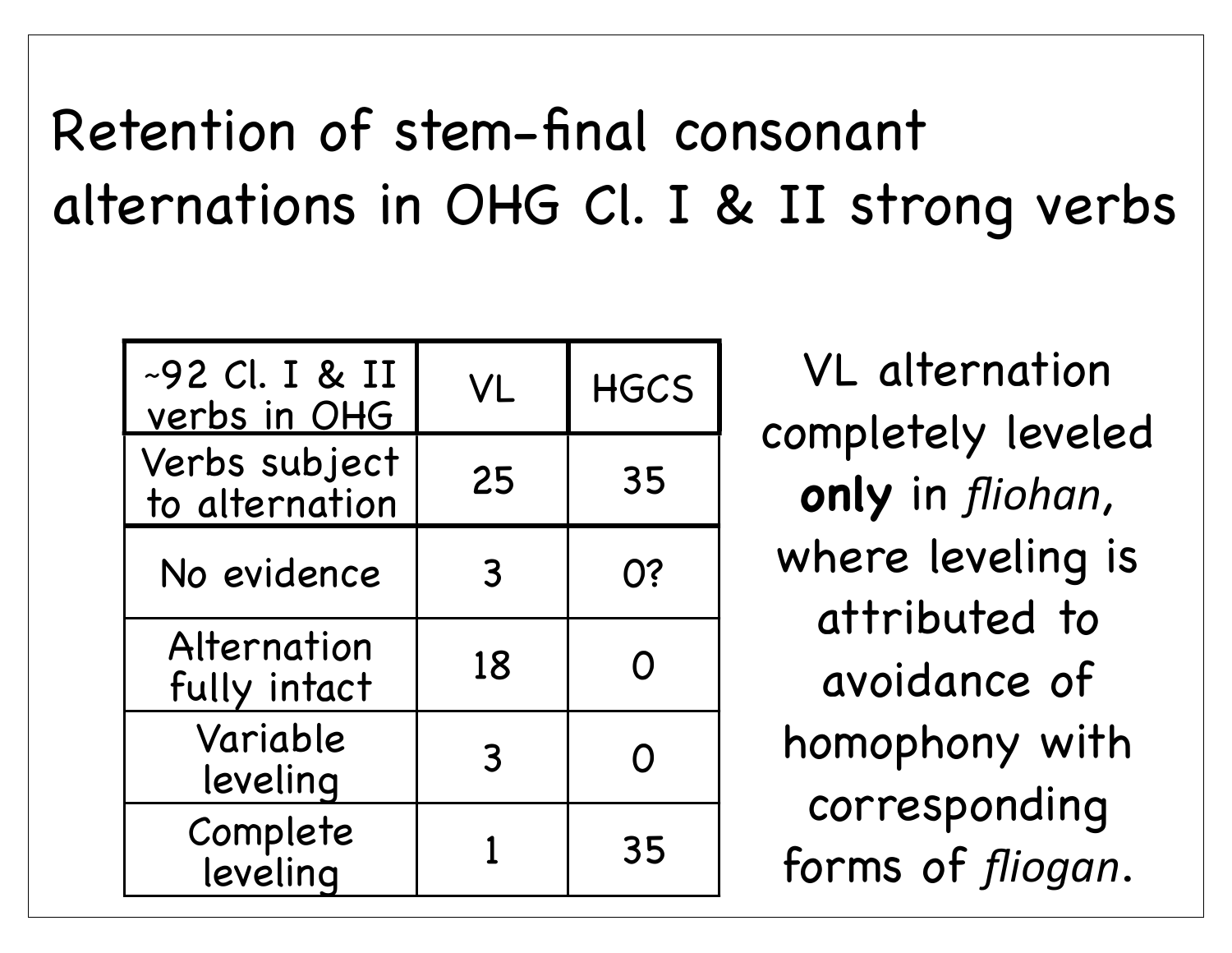#### Dialect contact...

undoubtedly contributed greatly to creating conditions conducive to the extension of the HGCS.

Compare the Northern Cities leveling of the various split-*a* patterns found on the U.S. East Coast...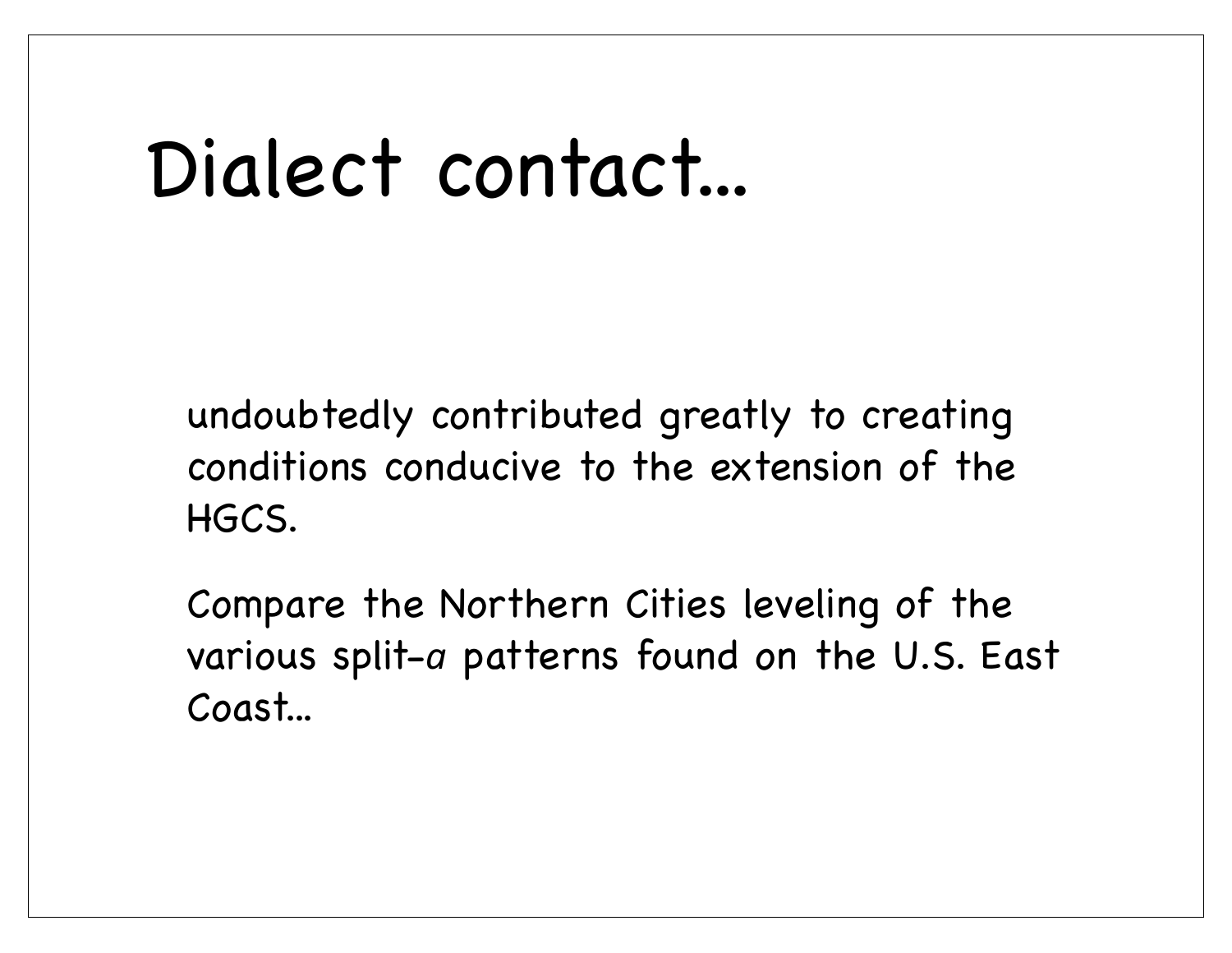"The native-born settlers moving into New York State came from a variety of dialect areas [...] these settlers would have a variety of different and incompatible short-*a* systems [...]. The end result in western New York State was none of these, but the general raised short-*a* pattern of the NCS.

 This general raising pattern appears to be the type of simplification that often occurs in situations of radical dialect mixture [...]. In such a situation, it is not unusual for different conditioning factors, subcategories and sub-rules to disappear in favor of the simplest possible treatment" (Labov et al. 2006:214).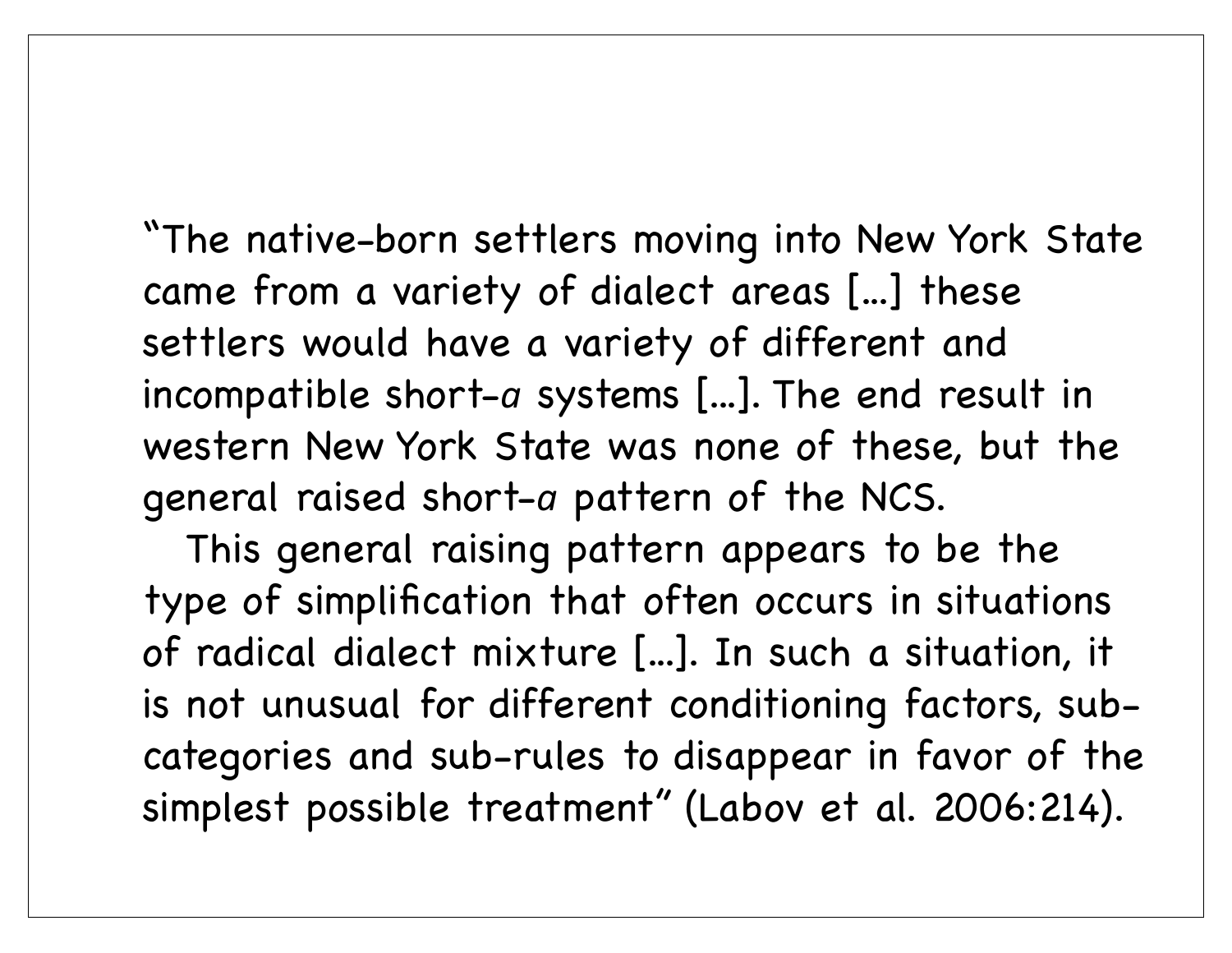#### But...

the recent literature does not characterize the original HGCS pattern as a complex one of "different conditioning factors, sub-categories and sub-rules" but rather as a maximally straightforward and transparent pattern of "complementary distribution" (Davis 2008:211) that would also have found some morphological support in the existing Verner's Law alternations in strong verb paradigms.

Such a pattern should be stable and resistant to leveling, even if it is subject to widespread "diffusion" as opposed to "transmission" (Labov 2007).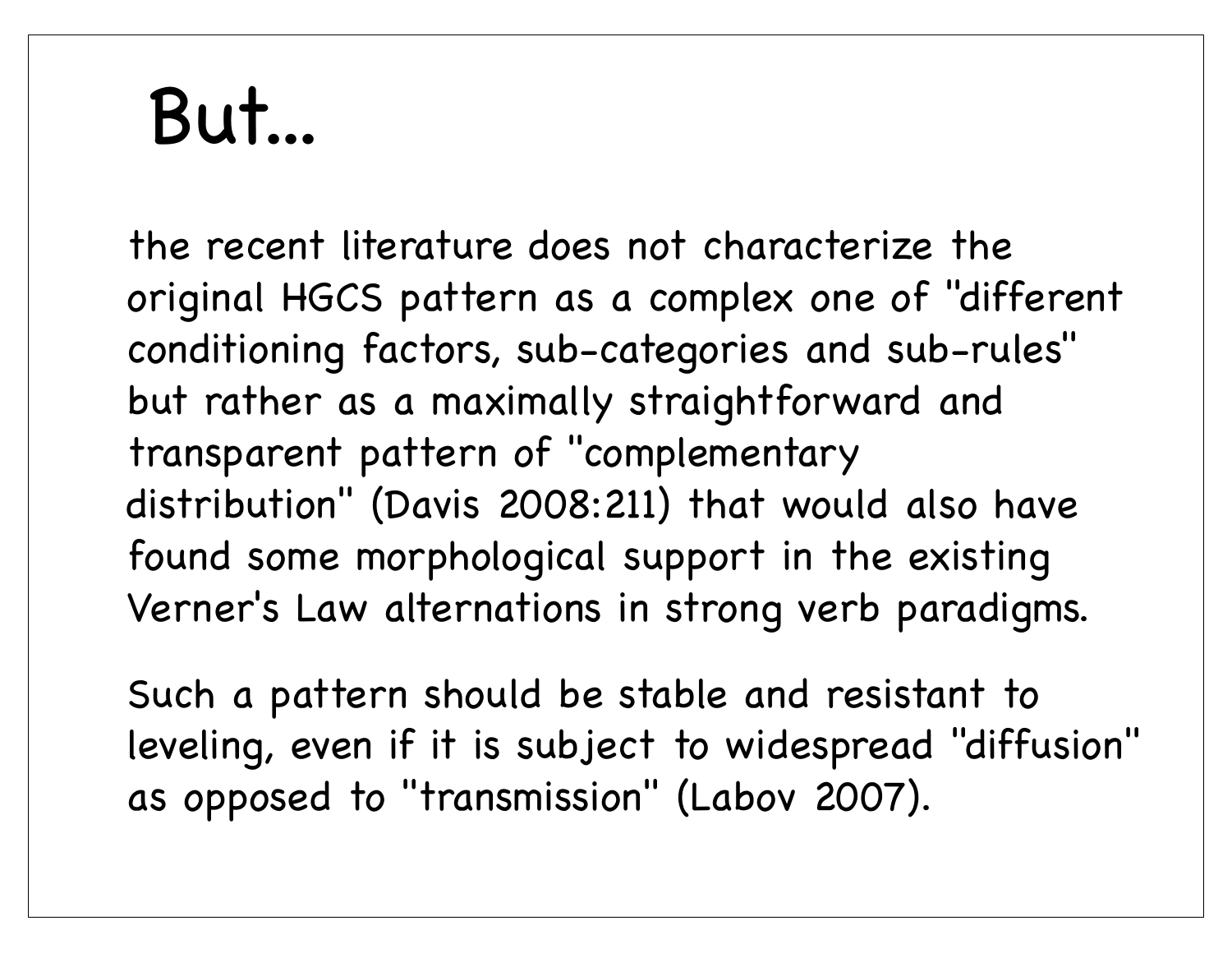# We argue...

- 1. the fact that the HGCS did spread beyond the V̆\_\_V environment to post-long-vowel and later (for some dialects and places of articulation) post-consonantal, geminate, and word-initial positions strongly suggests that the early pattern was somehow much **messier** than the portrayal in the recent literature.
- 2. Perceptual confusability and phonological ambiguity play a pervasive role in analogical change that is rarely recognized in traditional approaches.
- The prime suspect: **palatal environments**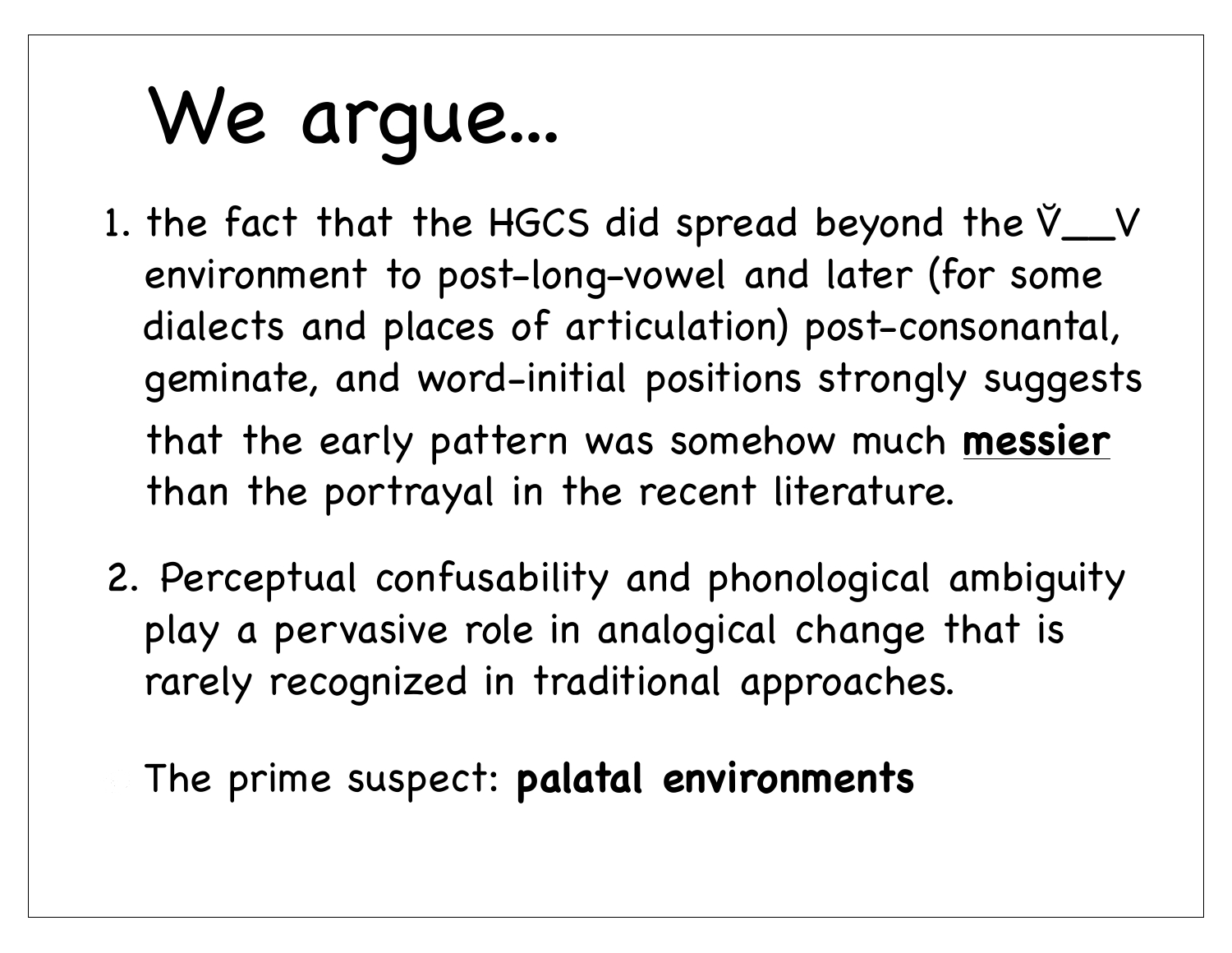### Palatal Environments

Consonants flanked by hi or mid front vowels or reflexes of the palatal glide (j, i, e), e.g., *chind*, *sekil*, *unsih*.

Also include phonetically umlauted low and back vowels raised by following i/j, e.g., *chuninga*, *chumig*.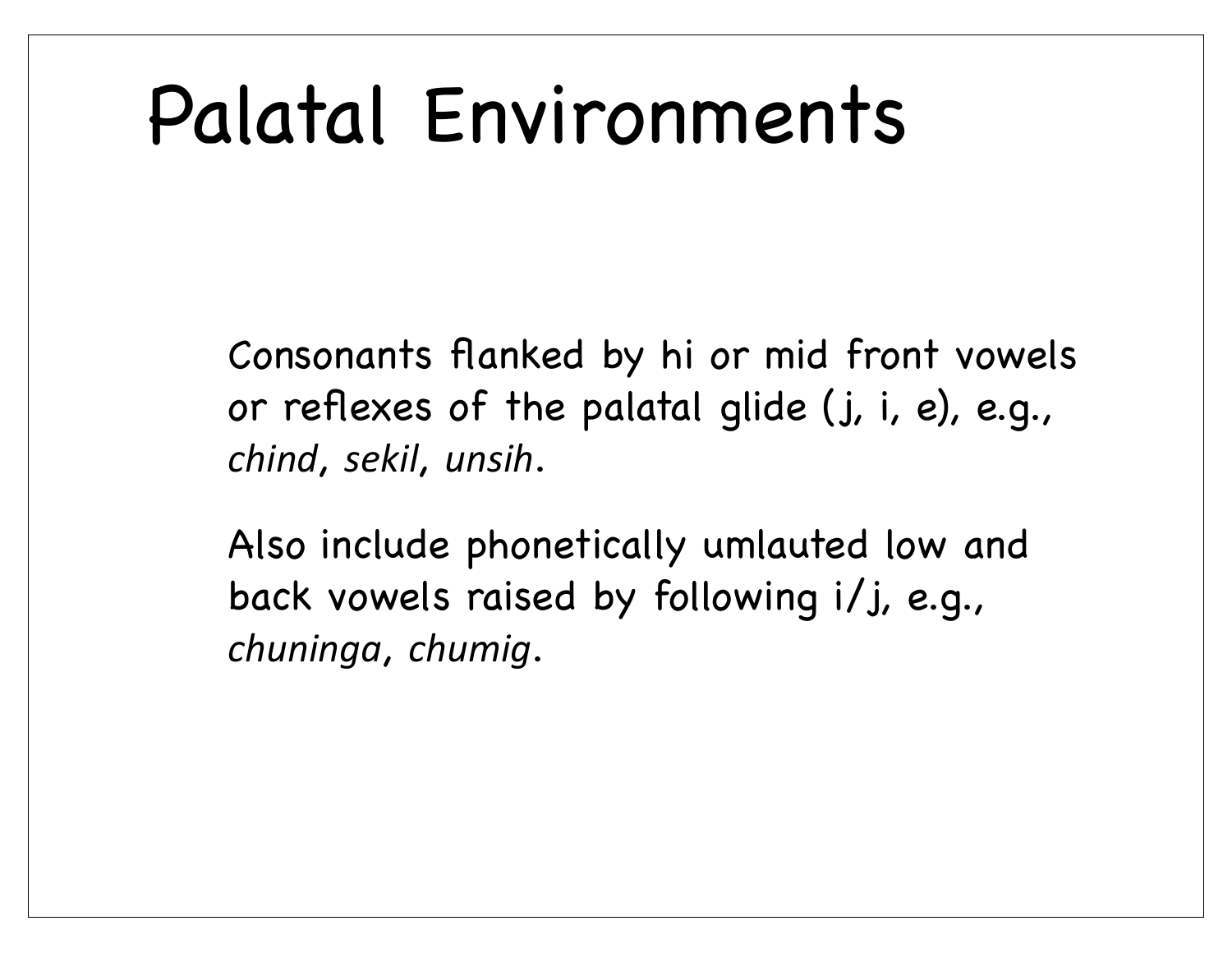What do spellings from the OHG manuscript editions reveal about the progression of the HGCS across morphological categories and the interacting roles that prosody, phonetics, and analogy played in the spread of the shift from its core environment after short stressed vowels?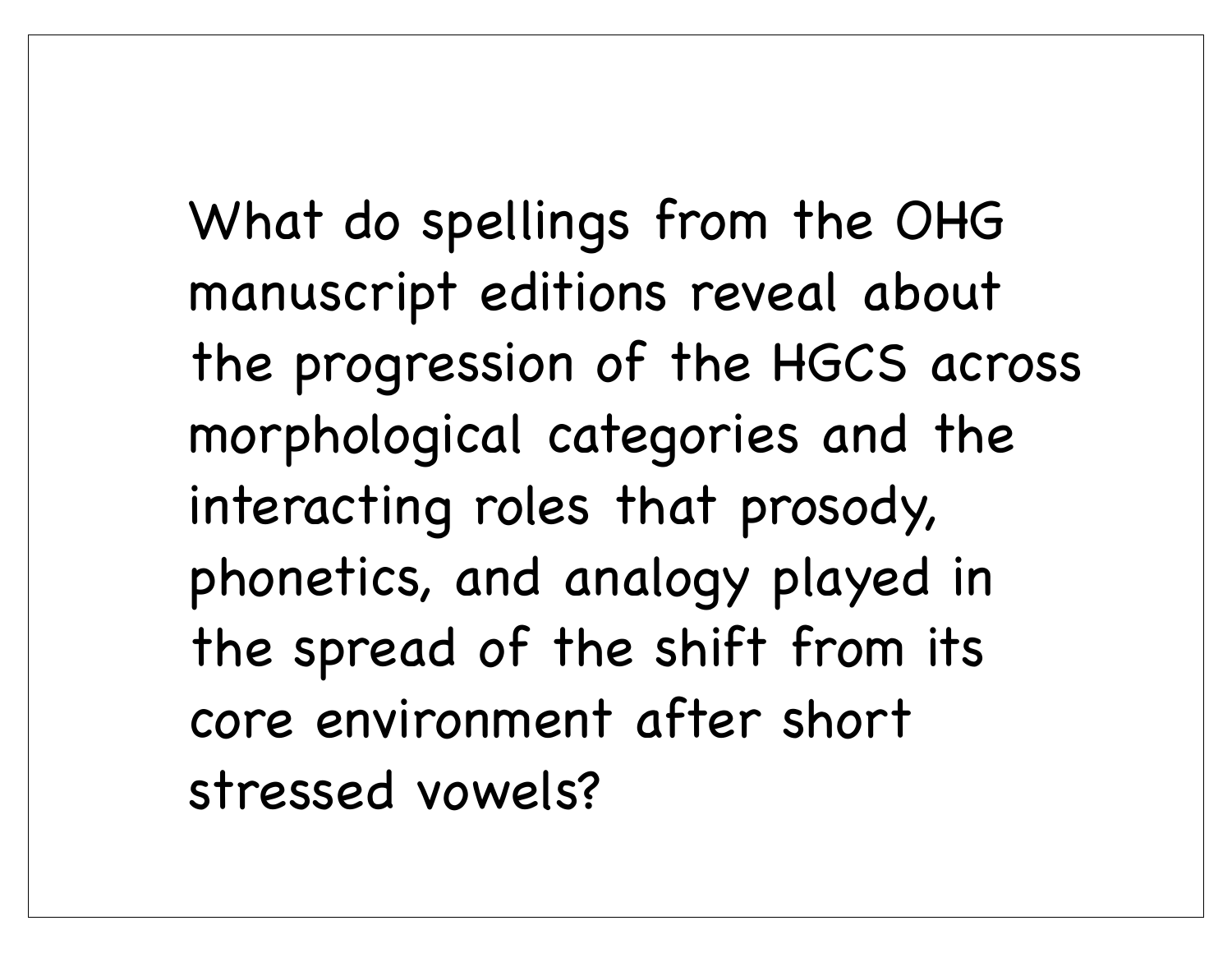# The Most Useful OHG Data

come from Frk. texts where the HGCS had not spread to all environments of the three places of articulation.

focus on the shift of /k/ because:

- /t/ was fully shifted in most texts and in virtually all environments;
- /p/ was relatively infrequent compared to /t/ and /k/; and
- /k/ showed palatalization orthographically.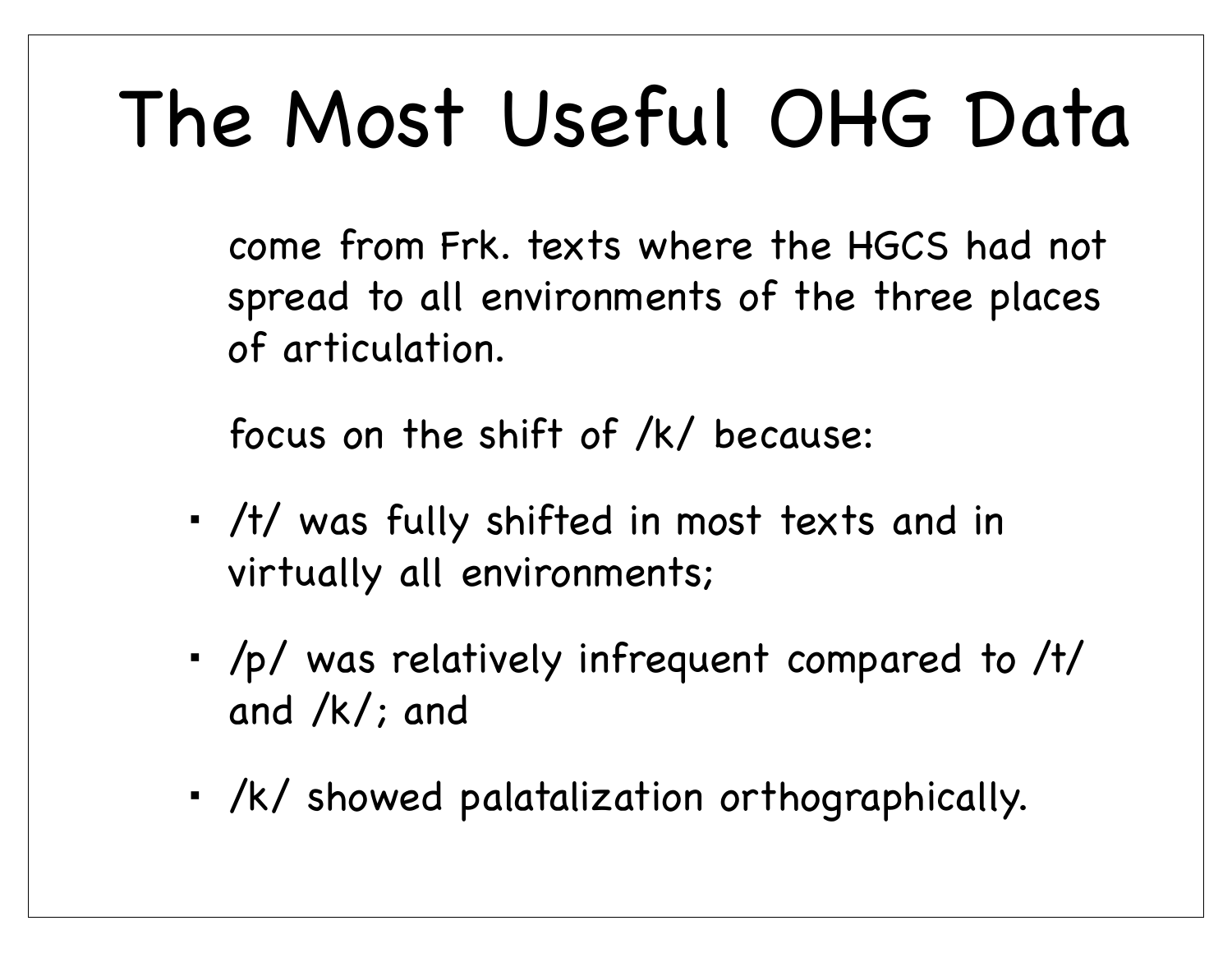#### Our Data...

Surveys of two of the largest Old Frankish manuscripts, focusing on /k/.

1.The East Frankish OHG translation of Tatian's prose Gospel harmony, S. Gall, 2<sup>nd</sup> quarter 9<sup>th</sup> c.

2.The Rhine/S. Rhine Frankish poetic Gospel book by Otfrid von Weiβenburg, 3<sup>rd</sup> quarter 9<sup>th</sup> c.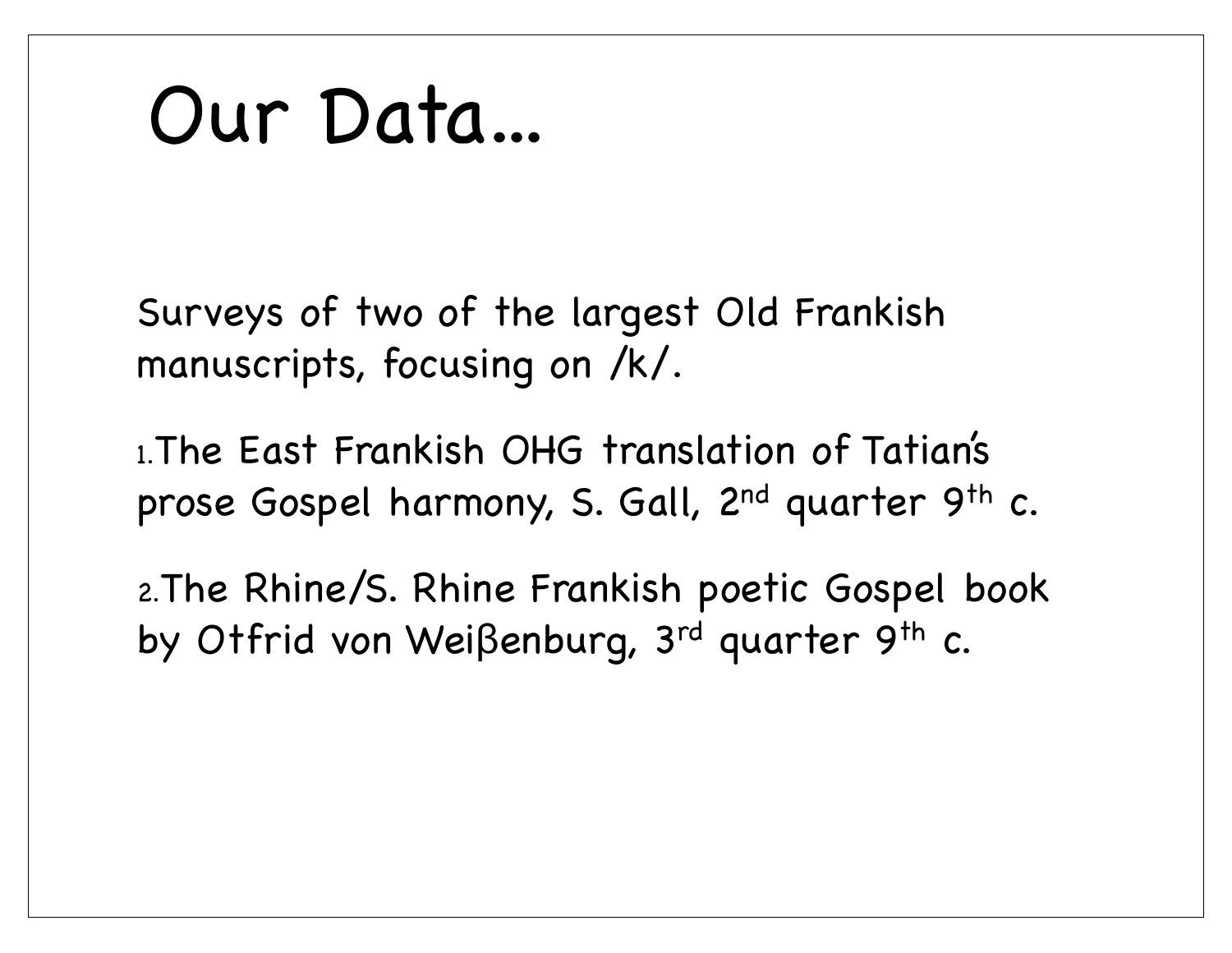## Our Data cont...

3. Surveys of a selection of OHG minor manuscripts:

9 Frk. Texts: Mid. Frk. Trier Capitulary; Rh.Fr. Confessions from Lorsch, Pfalz, Mainz, & Reichenau; Psalm translation, Weiβenburg Catechism, the Fulda and Würzburg confessions.

3 Bav. Texts: Weβobrunn credo and confession II, Weβobrunn prayer, and the Muspilli.

Alem. Text: St. Gall Paternoster & Credo.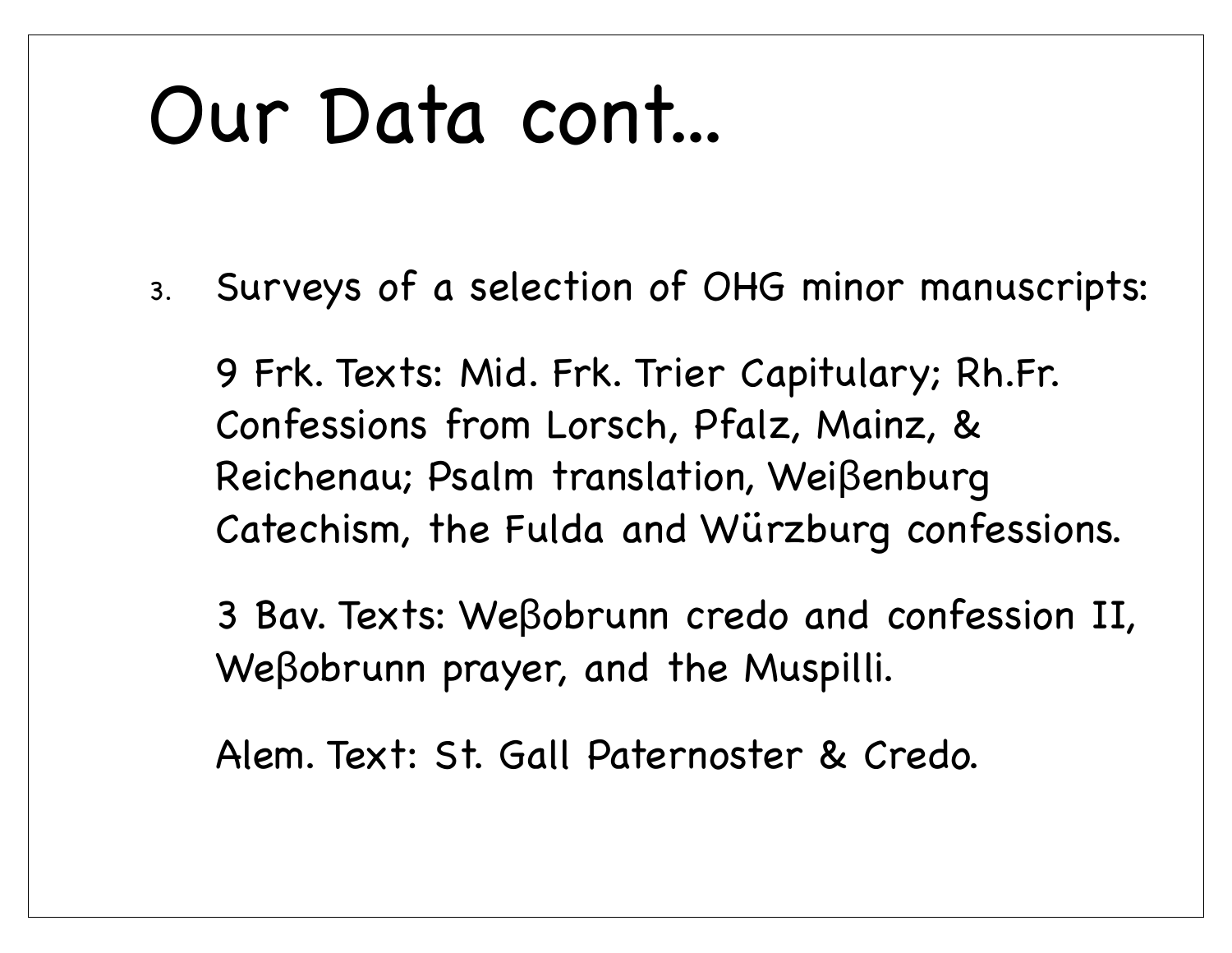# Our Data cont...

- All data were collected from the Titus database in conjunction with reference to actual manuscript images in cases of ambiguity.
- Minor manuscripts were culled for all occurrences of singleton and geminate pre-OHG \*p, \*t, \*k in all environments.
- Major manuscripts were searched for *all forms* of ~65 common words containing \*k in any environment.
- Consonants were then categorized as falling into 1 (or more) of 10 phonological environments.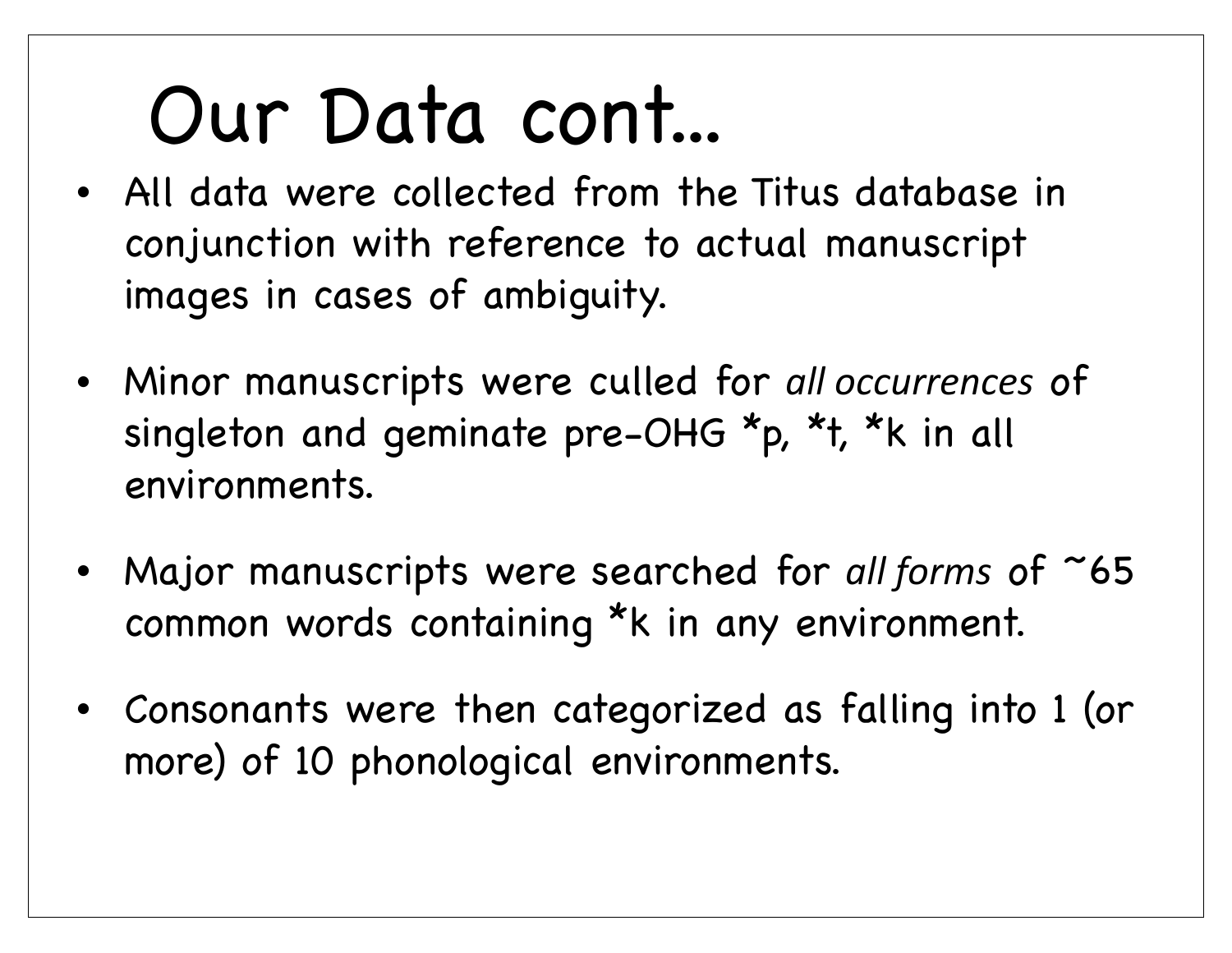#### Geminates The Role of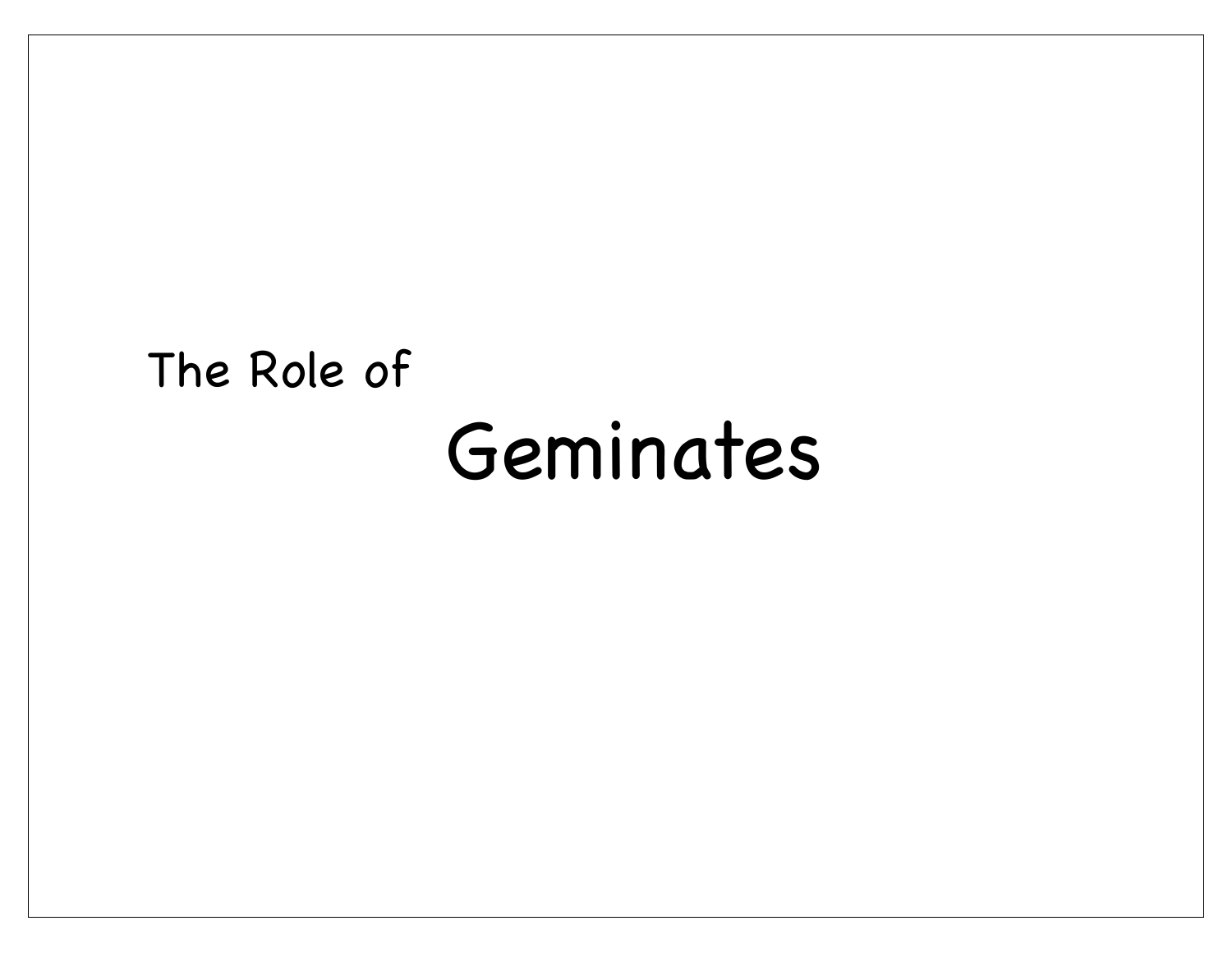#### Geminates

WGmc. Consonant gemination was completed prior to the affricate stage of the HGCS.

WGmc. gemination of consonants by \*j affected a large number of consonants in some of the most common morphological categories: ja-stem, jō-stem, jan- and jōn-stem nouns and adjectives, and the jan-stem class 1 weak verbs.

 $\rightarrow$  large influx of geminates in common paradigms where they alternated with singletons.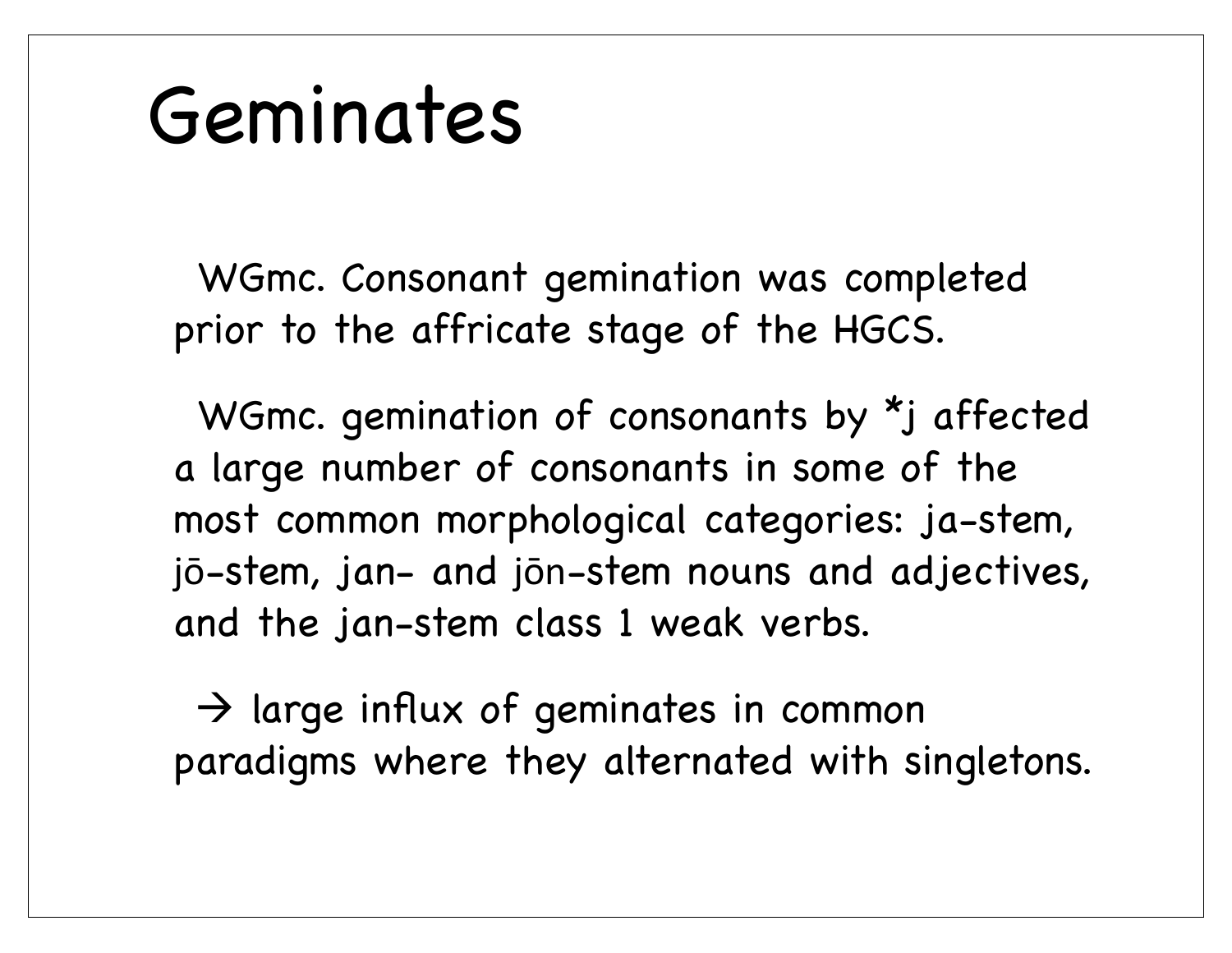## OHG Class i Weak Verbs

| Infin            |                | WGmc *thak-jan > thecken~decken 'to cover' |                |           |
|------------------|----------------|--------------------------------------------|----------------|-----------|
| Pres indic       | Sq.1           | theck(i)u                                  | <b>Pl. 1</b>   | theckemes |
|                  | $\overline{c}$ | thekis                                     | $\overline{c}$ | thecket   |
|                  | 3              | thekit                                     | 3              | theckent  |
| <u>Pres subi</u> | Sg. 1          | thecke                                     | Pl. 1          | theckem   |
|                  | $\overline{c}$ | theckes(t)                                 | $\overline{c}$ | thecket   |
|                  | 3              | thecket                                    | 3              | thecken   |
| <u>Imper</u>     | Sg. 2          | theki                                      |                |           |
|                  | <b>Pl. 1</b>   | theckemes                                  |                |           |
|                  | Pl. 2          | thecket                                    |                |           |
| Pres ppl         |                | theckenti                                  |                |           |
| Pret indic       | Sg. 1          | thakta                                     | Pl. 1          | thaktum   |
|                  | $\overline{c}$ | $that$ $\bar{o}s(t)$                       | $\overline{c}$ | thaktut   |
|                  | 3              | thakta                                     | 3              | thaktun   |
| <u>Pret subi</u> | Sg. 1          | thakti                                     | <b>PI. 1</b>   | thaktīm   |
|                  | $\overline{2}$ | $that$ $\overline{15}(t)$                  | $\overline{2}$ | thaktīt   |
|                  | 3              | thakti                                     | 3              | thaktīn   |
| Pret ppl         |                | githekit                                   |                |           |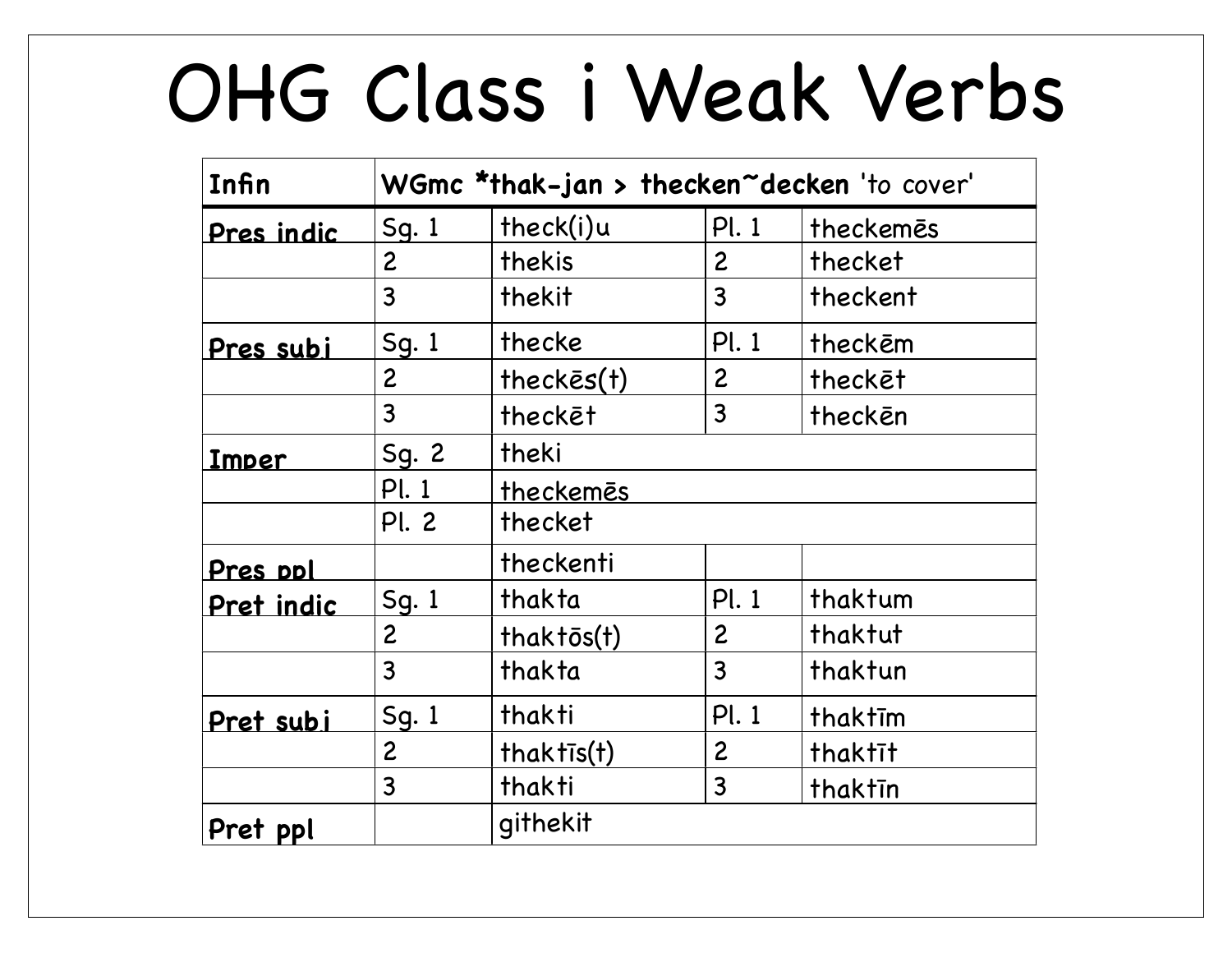# WGmc. Geminates < \*j

WGmc. consonants were palatalized and slightly affricated through coarticulation of the consonant with the following palatal glide \*j: \*satjan > sett<sup>j</sup>an > sett<sup>s(j)</sup>an (Denton & Davis 2009).

The prosodic preference for heavy stressed syllables (Prokosh's Law) caused these articulations to be stretched over a syllable boundary so that their closures fell in the coda of the preceding syllable and their releases fell in the onset of the following syllable: *satjan* > *set.ts an* (Denton 2007).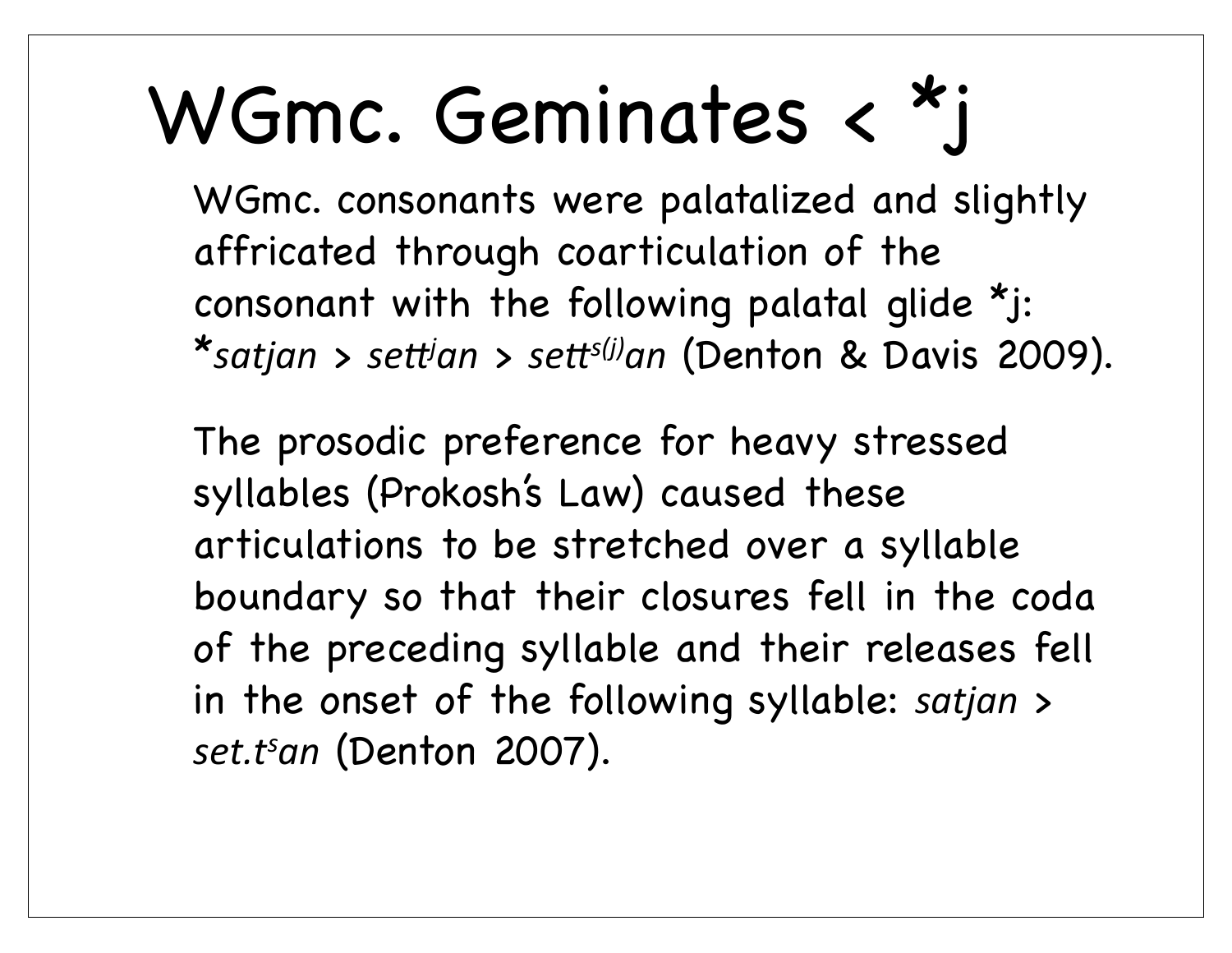# Geminates: the palatal

Reflexes of the \*j gemination trigger were retained into OHG.

WGmc. geminates from \*j remained affricated.

The huge influx of these geminates changed the phonological landscape of WGmc., adding new geminates to the inventory and making many formerly light stressed syllables heavy.

The new geminate-singleton alternations in these paradigms invited confusion, reanalysis, and leveling.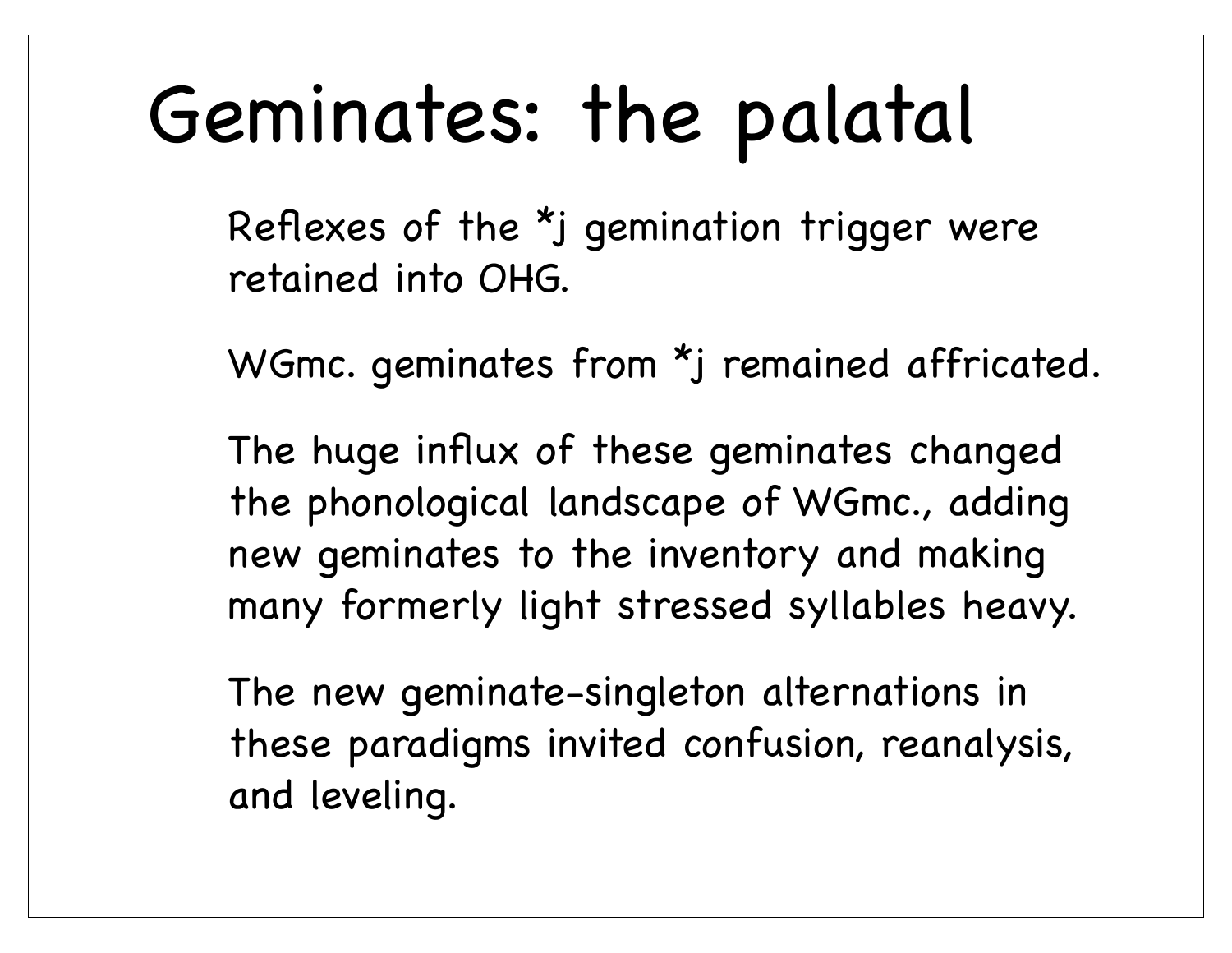# Geminates: non-palatal

West Germanic consonants geminated by the other triggers /r, l, w/, were not palatalized (though also affected by coarticulation with following sonorants).

Pre-WGmc. geminates (usually resulting from total assimilation) also had no palatal component.

**Palatalized and non-palatalized geminates behaved differently in the HGCS of Frk.**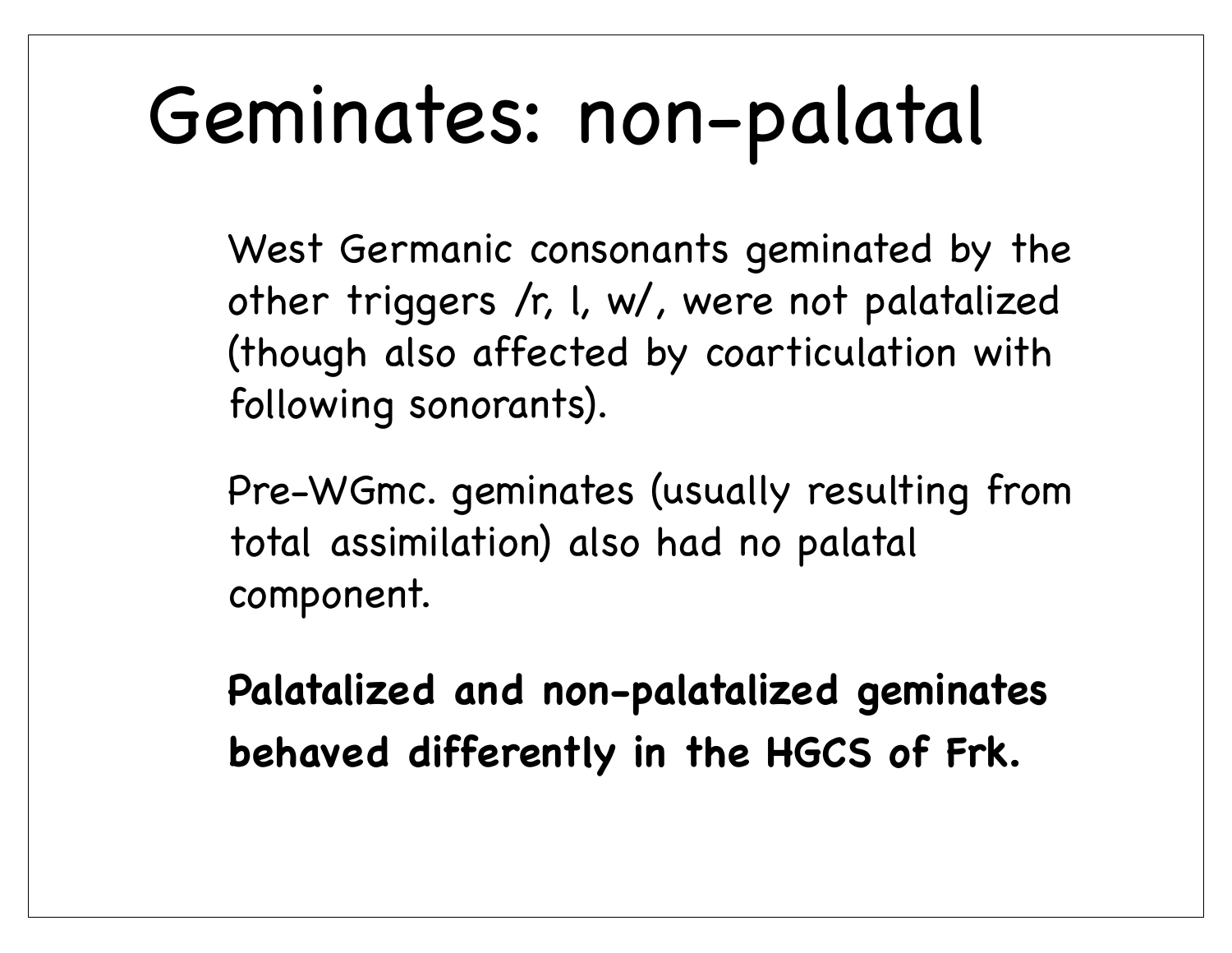#### V̄\_\_V and palatal environments in Cl. IV/V strong verbs

| mëzzan 'measure' | Indic.   | Subj.  |
|------------------|----------|--------|
| 3 sq. pres.      | mizzit   | më33e  |
| 3 pl. pres.      | mëzzant  | mëzzēn |
| $1/3$ sg. pret.  | maz      | māzi   |
| 2 sq. pret.      | māzi     | māzīs  |
| 1 pl. pret.      | māzum    | māzīm  |
| 2 pl. pret.      | māzut    | māzīt  |
| 3 pl. pret.      | māzun    | māzīn  |
| pret. partic.    | gimëzzan |        |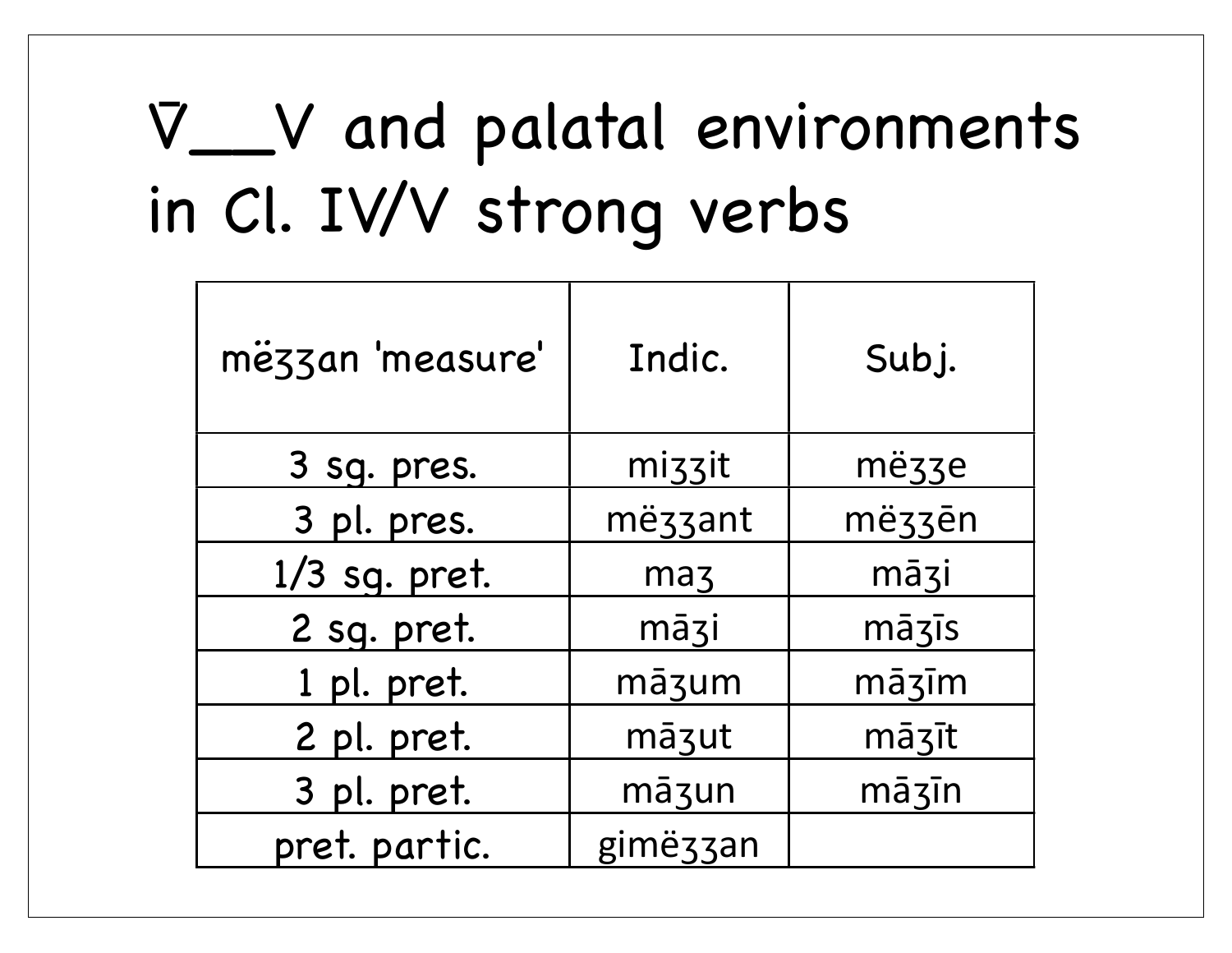#### V̄\_\_V and palatal environments in Cl. I/II strong verbs

| smīzan 'smear' | Indic.    | Subj.   |
|----------------|-----------|---------|
| 1st sg. pres.  | smīzu     | smize   |
| 2nd sg. pres.  | smīzist   | smīzēs  |
| 3 sq. pres.    | smīzit    | smīze   |
| 3 pl. pres.    | smīzant   | smīzēn  |
| 1/3 sg. pret.  | smeiz     | smizzi  |
| 2 sg. pret.    | smizzi    | smizzīs |
| 1 pl. pret.    | smizzum   | smizzīm |
| pret. partic.  | gismizzan |         |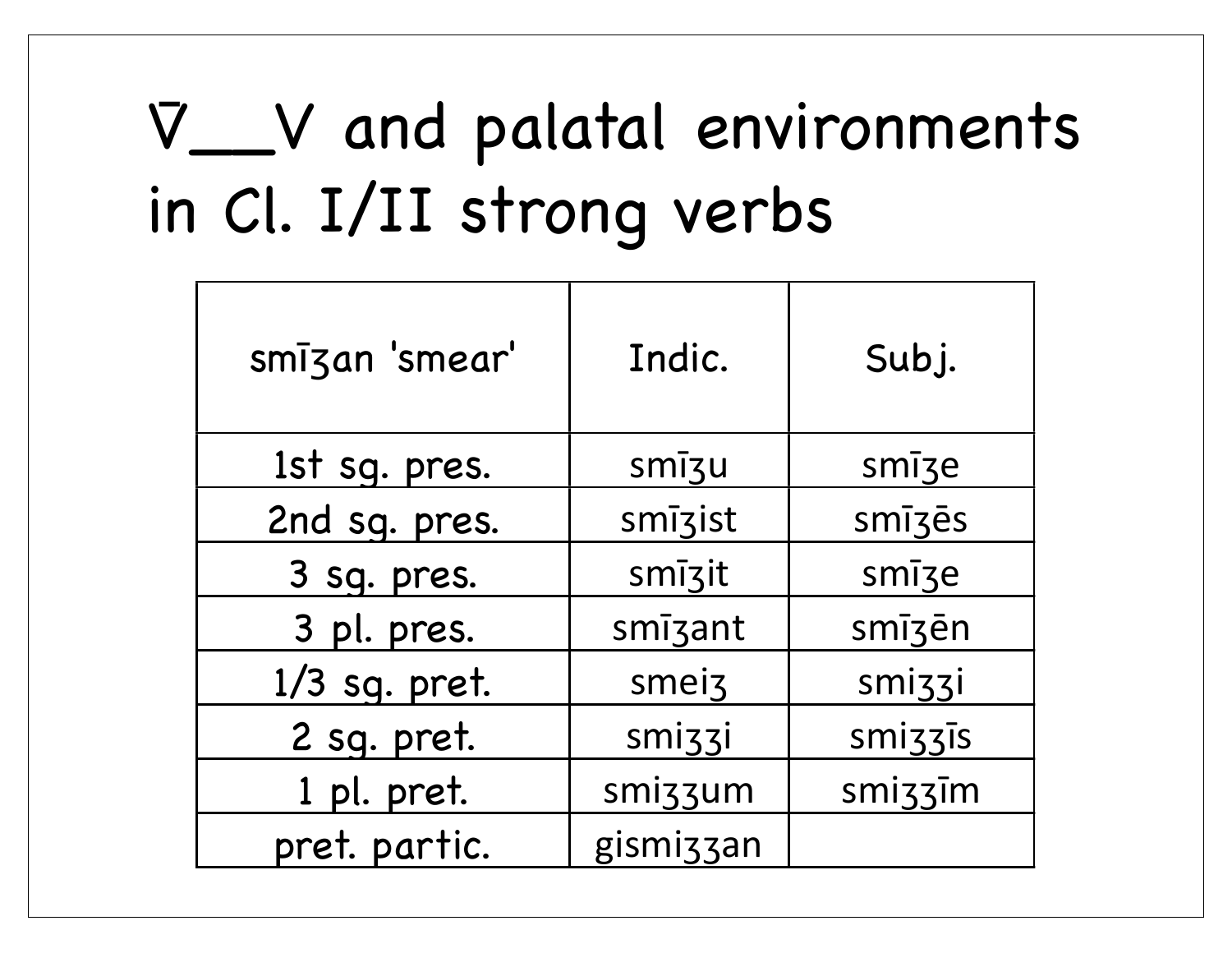# We propose...

that it was both the slightly affricated and palatalized WGmc. j-geminates and the singletons in palatal environments (which were also somewhat palatalized) that were the initial phonetic seeds of the HGCS.

We furthermore argue that palatal environments remained a crucial facilitator of the spread of the HGCS to every environment beyond the core of the shift.

(Singletons in palatal environments were found in alternation with geminates in categories with ja-formatives, but also wherever a palatal-initial suffix followed.)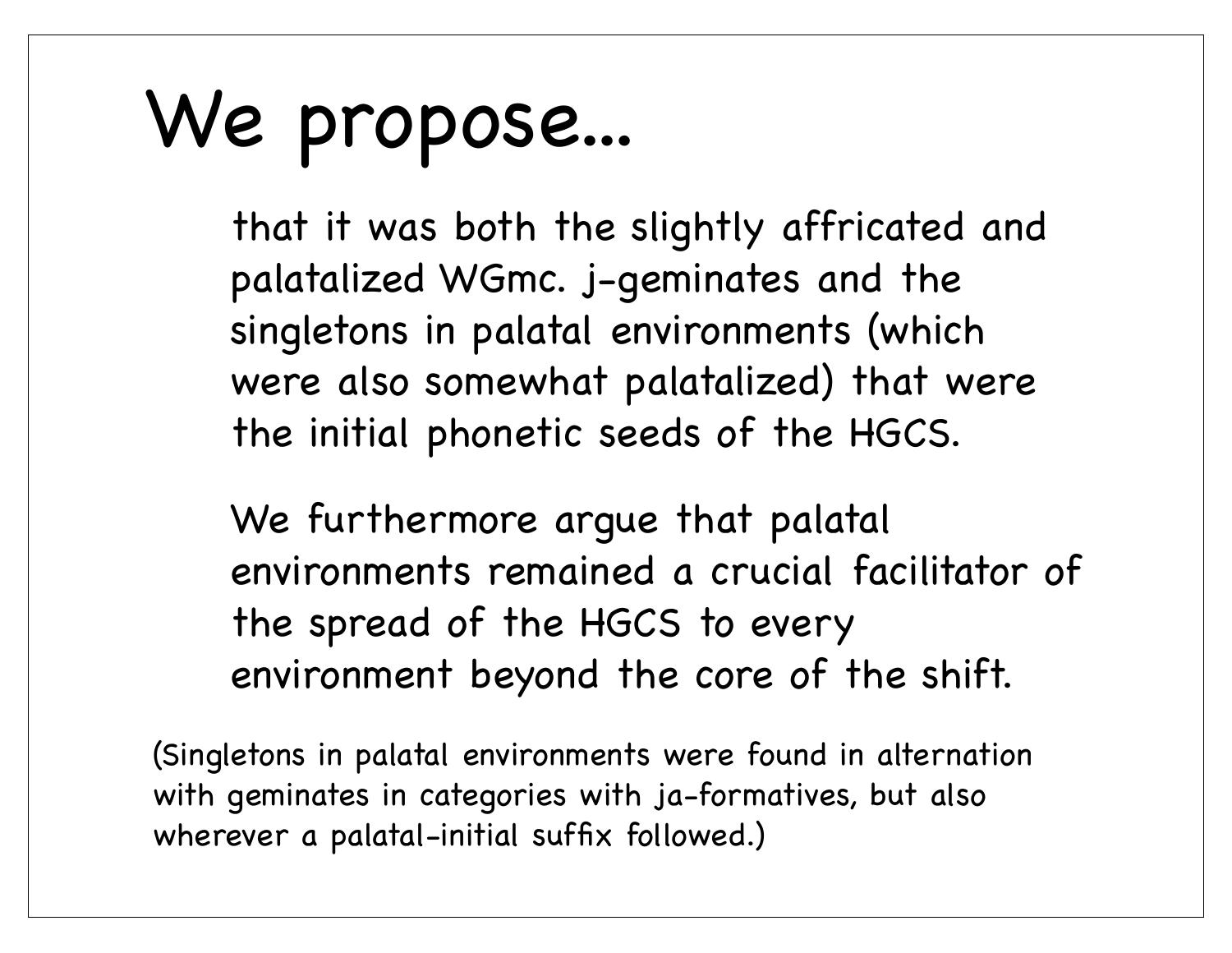## Consonants in OHG data

#### **Postvocalic Singletons: Shift of /k/complete**

- /V̆\_\_V machon, bibrihhit, kirichun
- $/V_{\text{mod}}$  sprach, mih, thih
- /Vː \_\_ bleiche, rich-, firslichen
- Beyond these environments, surrounding palatals facilitate shift. Virtually all texts show:
- shift of j-geminates,
- shift of some other geminates and post-consonantal singletons in *palatal environments*.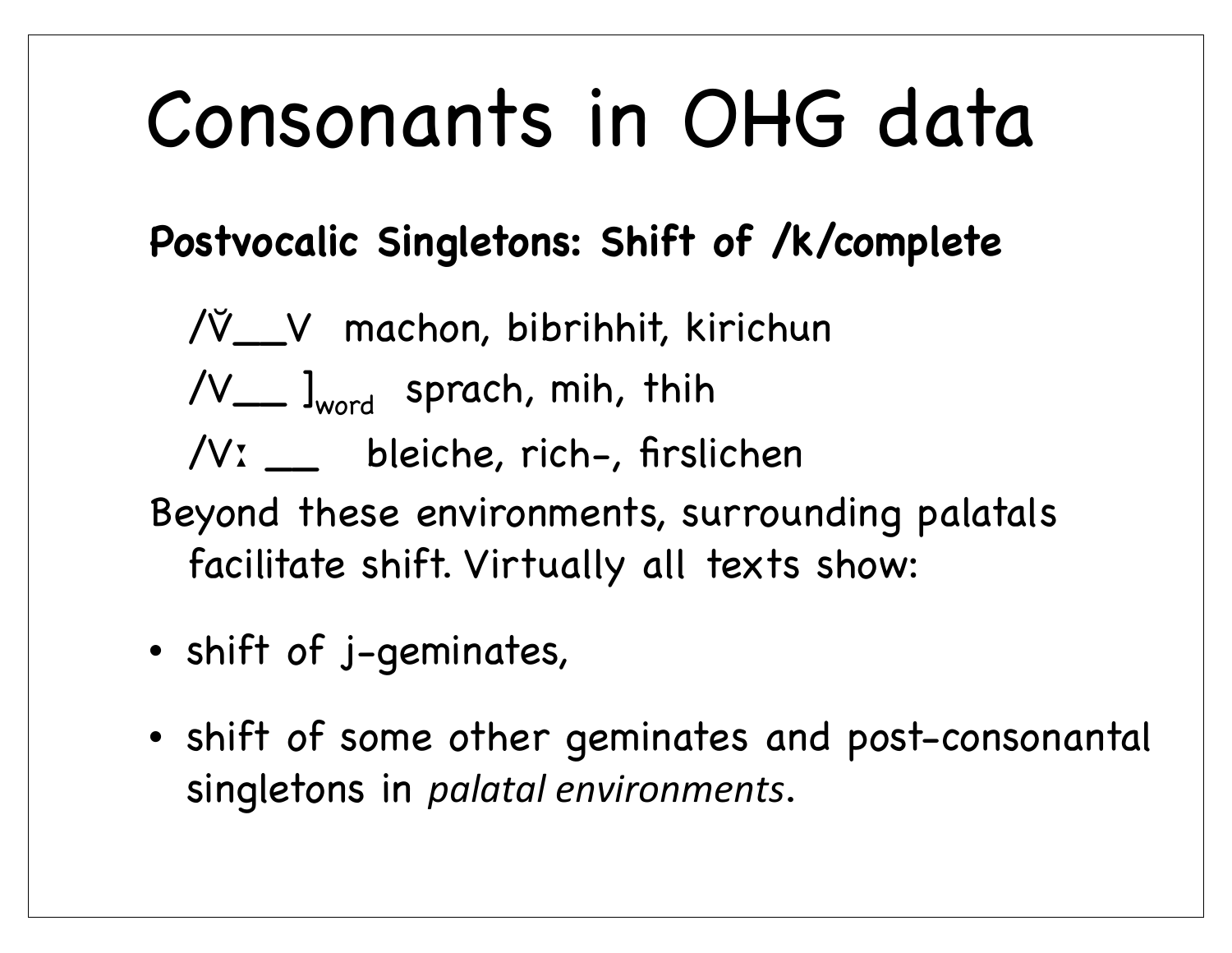# Consonants in OHG data

#### **Word-initial position**:

Partial shift of /k/ in some Frk. texts, but usually only in *palatal environments*, including

those resulting from i-umlaut of a following vowel.

#### **This is the extent of shift in Frankish texts.**

In Upper German texts shift is further generalized to non-palatal environments.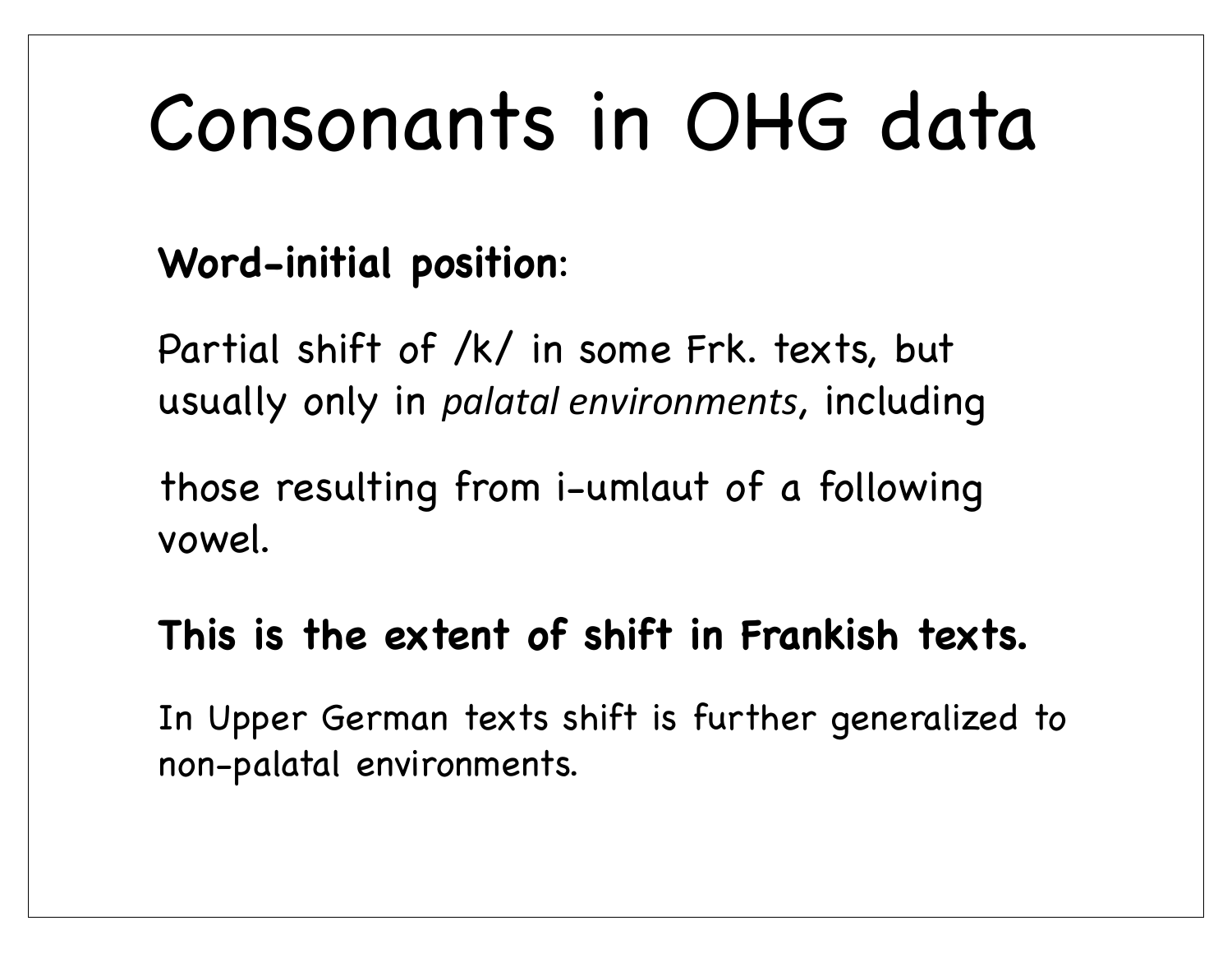## Conclusions

- 1. Whereas prosody and palatals had both been instrumental in the inception of the shift, it was the palatal environments alone that facilitated every stage of its extension—from post-long-vowel C's through post-consonantal and geminate environments to word-initial position in Frankish dialects.
- 2.Ambiguity of unshifted consonants in palatal environments – combined with a bewildering variety of patterns of alternation – set the stage for leveling within paradigms and ultimately for extension of the shift beyond the bounds of those paradigms.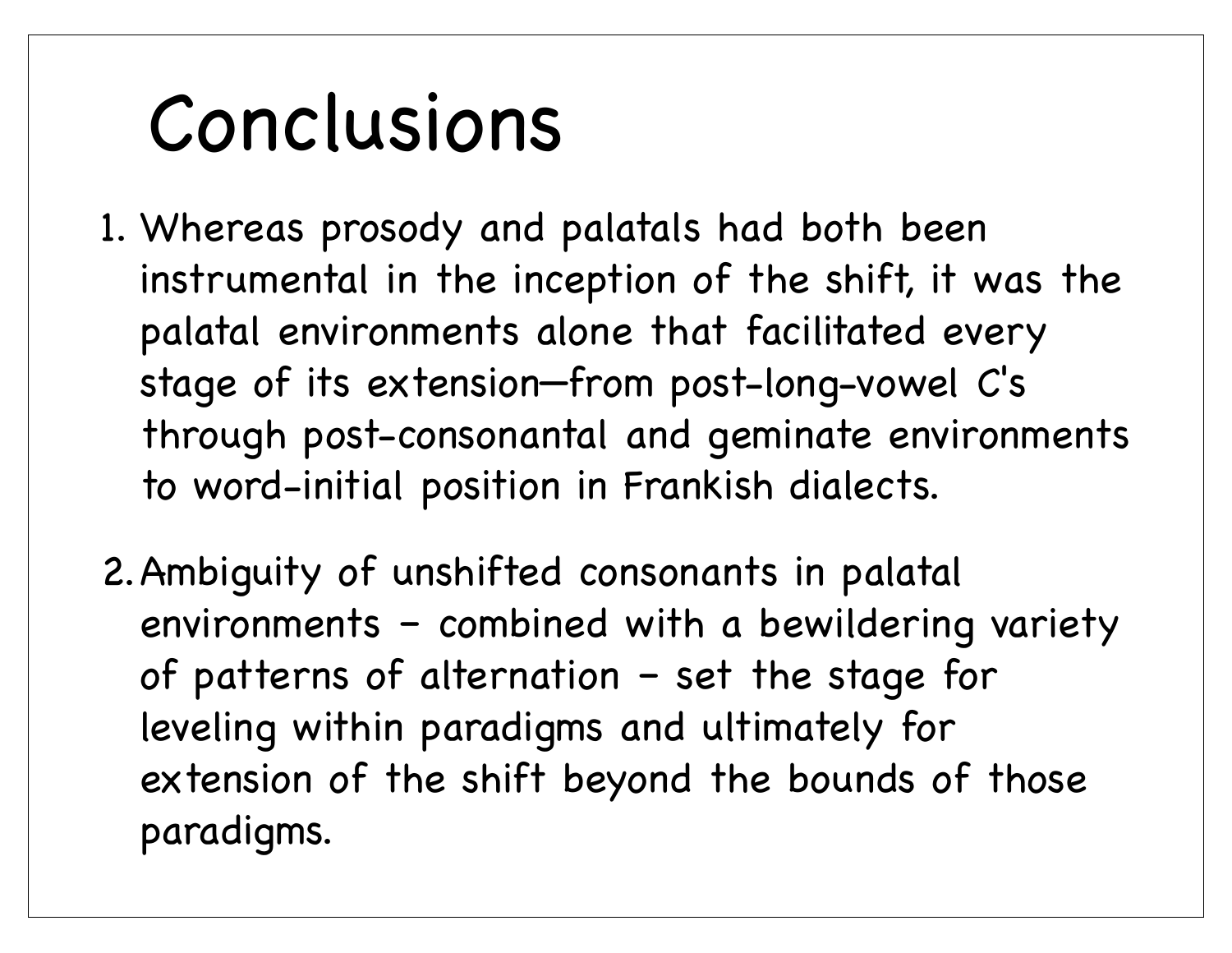Selected references (1)

Albright, Adam (2005). The morphological basis of paradigm leveling, in Laura J. Downing, T.A. Hall & Renate Raffelsiefen (eds.), Paradigms in Phonological Theory. New York: Oxford University Press, 17–43.

Benware, W. A. (1996). Processual change and phonetic analogy: Early New High German <s> <sch>, American Journal of Germanic Linguistics and Literatures 8: 265–87.

Bybee, Joan L. & Jean E. Newman (1995). Are stem changes as natural as affixes?, Linguistics 33: 633–54.

Davis, Garry W (2008). Toward a Progression Theory of the Old High German Consonant Shift, Journal of Germanic Linguistics 20.197–241.

Davis, Garry W., Gregory K. Iverson, and Joseph C. Salmons (1999). Peripherality and markedness in the spread of the High German consonant shift. Beiträge zur Geschichte der deutschen Sprache und Literatur 121.177-200.

Denton, Jeannette Marshall and Garry W. Davis. 2009. Palatal Effects on the Shift of Geminates in pre-Old High German. Presentation delivered at the 15th Germanic Linguistics Annual Conference (GLAC-15), Banff, Alberta, Canada.

Dresher, B. Elan (2000). Analogical levelling of vowel length in West Germanic, in Aditi Lahiri (ed.), Analogy, Levelling, Markedness. New York: Mouton de Gruyter, 47–70.

Fertig, David (2013). Analogy and Morphological Change. Edinburgh: Edinburgh University Press.

Garrett, Andrew (2008). Paradigmatic uniformity and markedness, in Jeff Good (ed.), Linguistic Universals and Language Change. New York: Oxford University Press, 125–43.

Garrett, Andrew & Juliette Blevins (2008). Analogical morphophonology, in Kristin Hanson & Sharon Inkelas (eds.), The Nature of the Word Studies in Honor of Paul Kiparsky. Cambridge, MA: MIT Press, 527–45.

Hermann, Eduard (1931). Lautgesetz und Analogie (Abhandlungen der Gesellschaft der Wissenschaften zu Göttingen, Philologisch-Historische Klasse, neue Folge 23, 3). Berlin: Weidmannsche Buchhandlung.

Hill, Eugen (2007). Proportionale Analogie, paradigmatischer Ausgleich und Formerweiterung: ein Beitrag zur Typologie des morphologischen Wandels, Diachronica 24: 81–118.